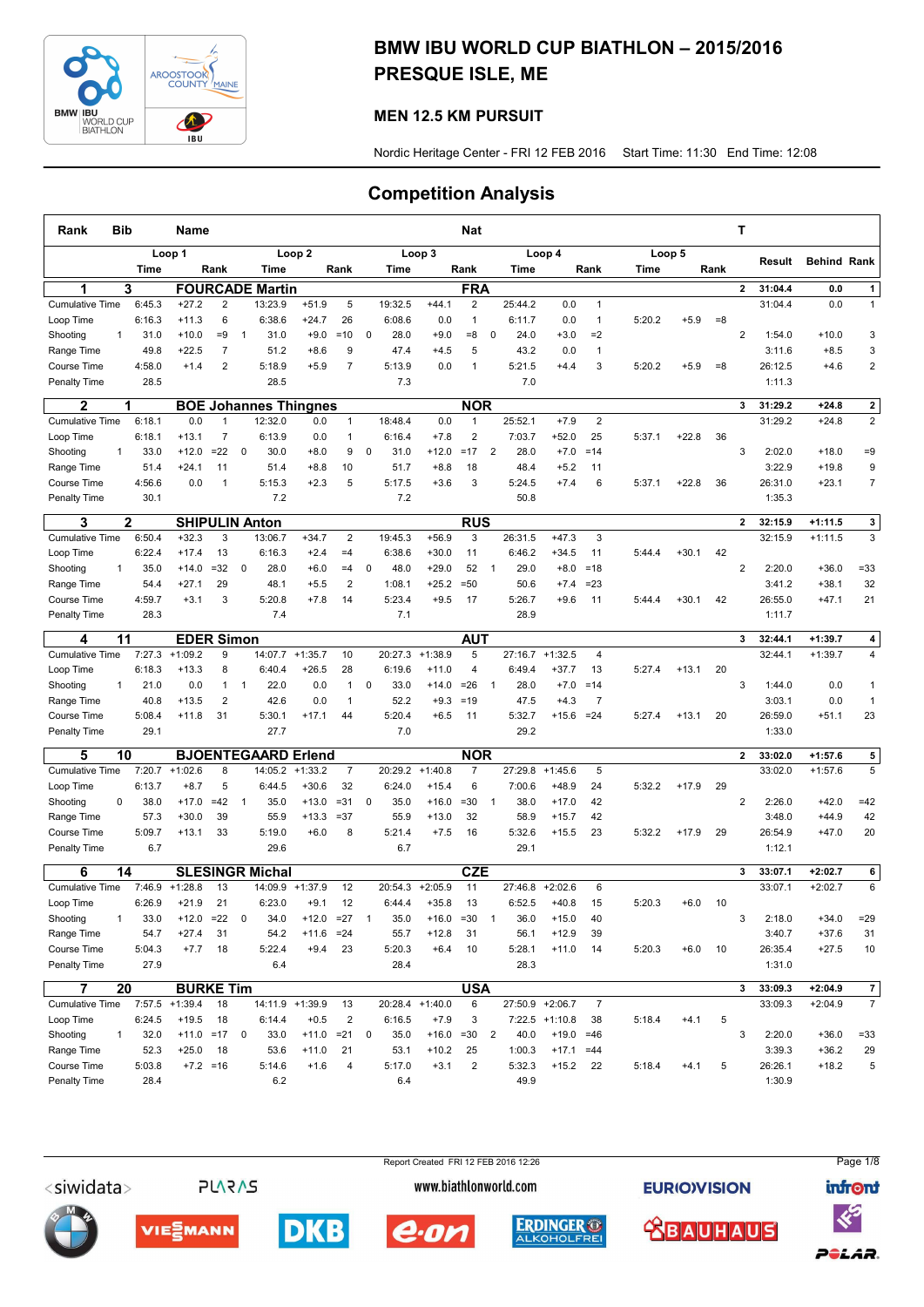| Rank                         | Bib          |                | <b>Name</b>                              |                |                |                              |                   |                |                |                   |                   | Nat                  |                |                  |                    |                |        |         |                | т            |                    |                        |                  |
|------------------------------|--------------|----------------|------------------------------------------|----------------|----------------|------------------------------|-------------------|----------------|----------------|-------------------|-------------------|----------------------|----------------|------------------|--------------------|----------------|--------|---------|----------------|--------------|--------------------|------------------------|------------------|
|                              |              | Time           | Loop 1                                   | Rank           |                | Time                         | Loop <sub>2</sub> | Rank           |                | Time              | Loop 3            | Rank                 |                | Time             | Loop 4             | Rank           | Time   | Loop 5  | Rank           |              | Result             | <b>Behind Rank</b>     |                  |
| 8                            | 21           |                | <b>ILIEV Vladimir</b>                    |                |                |                              |                   |                |                |                   |                   | <b>BUL</b>           |                |                  |                    |                |        |         |                | 4            | 33:13.1            | $+2:08.7$              | 8                |
| <b>Cumulative Time</b>       |              | 7:57.9         | $+1:39.8$                                | 19             |                | 14:33.6                      | $+2:01.6$         | 17             |                | 21:43.9           | $+2:55.5$         | 19                   |                | 27:58.8          | $+2:14.6$          | 9              |        |         |                |              | 33:13.1            | $+2:08.7$              | 8                |
| Loop Time                    |              | 6:22.9         | $+17.9$                                  | 15             |                | 6:35.7                       | $+21.8$           | 23             |                | 7:10.3            | $+1:01.7$         | 30                   |                | 6:14.9           | $+3.2$             | 2              | 5:14.3 | 0.0     | $\overline{1}$ |              |                    |                        |                  |
| Shooting                     | $\mathbf{1}$ | 32.0           | $+11.0$                                  | $=17$          | $\mathbf{1}$   | 35.0                         | $+13.0$           | $= 31$         | $\overline{2}$ | 30.0              | $+11.0$           | $=13$                | 0              | 28.0             | $+7.0$             | $=14$          |        |         |                | 4            | 2:05.0             | $+21.0$                | 14               |
| Range Time                   |              | 52.7           | $+25.4$                                  | 19             |                | 55.4                         | $+12.8$           | $= 34$         |                | 51.2              | $+8.3$            | 14                   |                | 49.0             | $+5.8$             | 14             |        |         |                |              | 3:28.3             | $+25.2$                | 13               |
| <b>Course Time</b>           |              | 5:02.4         | $+5.8$                                   | 12             |                | 5:13.0                       | 0.0               | 1              |                | 5:28.4            | $+14.5$           | 27                   |                | 5:19.5           | $+2.4$             | $\overline{2}$ | 5:14.3 | 0.0     | $\mathbf 1$    |              | 26:17.6            | $+9.7$                 | 3                |
| <b>Penalty Time</b>          |              | 27.8           |                                          |                |                | 27.3                         |                   |                |                | 50.7              |                   |                      |                | 6.4              |                    |                |        |         |                |              | 1:52.2             |                        |                  |
| 9                            | 16           |                | <b>PRYMA Artem</b>                       |                |                |                              |                   |                |                |                   |                   | <b>UKR</b>           |                |                  |                    |                |        |         |                | 3            | 33:18.4            | $+2:14.0$              | 9                |
| <b>Cumulative Time</b>       |              | 7:50.4         | $+1:32.3$                                | 14             |                | 14:35.2                      | $+2:03.2$         | 19             |                | 20:59.4           | $+2:11.0$         | 12<br>$\overline{7}$ |                | 27:52.5          | $+2:08.3$          | 8              |        |         |                |              | 33:18.4            | $+2:14.0$              | 9                |
| Loop Time<br>Shooting        | $\mathbf{1}$ | 6:25.4<br>34.0 | $+20.4$<br>$+13.0$                       | 19<br>$= 28$   | $\mathbf{1}$   | 6:44.8<br>29.0               | $+30.9$<br>$+7.0$ | 33<br>$=6$     | $\mathbf 0$    | 6:24.2<br>28.0    | $+15.6$<br>$+9.0$ | $= 8$                | $\mathbf{1}$   | 6:53.1<br>31.0   | $+41.4$<br>$+10.0$ | 16<br>$= 31$   | 5:25.9 | $+11.6$ | 17             | 3            | 2:02.0             | $+18.0$                | $=9$             |
| Range Time                   |              | 56.6           | $+29.3$                                  | 38             |                | 54.4                         | $+11.8$           | 28             |                | 50.2              | $+7.3$            | $=9$                 |                | 52.0             | $+8.8$             | 28             |        |         |                |              | 3:33.2             | $+30.1$                | $=17$            |
| <b>Course Time</b>           |              | 5:01.4         | $+4.8$                                   | $\overline{7}$ |                | 5:22.5                       | $+9.5$            | 24             |                | 5:27.4            | $+13.5$           | $=25$                |                | 5:31.5           | $+14.4$            | 19             | 5:25.9 | $+11.6$ | 17             |              | 26:48.7            | $+40.8$                | 16               |
| <b>Penalty Time</b>          |              | 27.4           |                                          |                |                | 27.9                         |                   |                |                | 6.6               |                   |                      |                | 29.6             |                    |                |        |         |                |              | 1:31.5             |                        |                  |
| 10                           | 28           |                |                                          |                |                | <b>POVARNITSYN Alexander</b> |                   |                |                |                   |                   | <b>RUS</b>           |                |                  |                    |                |        |         |                | $\mathbf{2}$ | 33:32.5            | $+2:28.1$              | 10               |
| <b>Cumulative Time</b>       |              | 8:32.1         | $+2:14.0$                                | 28             |                | 15:00.9                      | $+2:28.9$         | 25             |                | 21:21.2           | $+2:32.8$         | 13                   |                | 28:08.6          | $+2:24.4$          | 12             |        |         |                |              | 33:32.5            | $+2:28.1$              | 10               |
| Loop Time                    |              | 6:41.1         | $+36.1$                                  | 33             |                | 6:28.8                       | $+14.9$           | 18             |                | 6:20.3            | $+11.7$           | 5                    |                | 6:47.4           | $+35.7$            | 12             | 5:23.9 | $+9.6$  | 13             |              |                    |                        |                  |
| Shooting                     | $\mathbf{1}$ | 31.0           | $+10.0$                                  | $=9$           | $\mathbf 0$    | 35.0                         | $+13.0$           | $= 31$         | 0              | 27.0              | $+8.0$            | $=4$                 | $\mathbf{1}$   | 27.0             | $+6.0$             | $=11$          |        |         |                | 2            | 2:00.0             | $+16.0$                | $\overline{7}$   |
| Range Time                   |              | 53.0           | $+25.7$                                  | 21             |                | 54.3                         | $+11.7$           | $= 26$         |                | 46.6              | $+3.7$            | 3                    |                | 48.0             | $+4.8$             | 9              |        |         |                |              | 3:21.9             | $+18.8$                | $\overline{7}$   |
| <b>Course Time</b>           |              | 5:18.0         | $+21.4$                                  | 44             |                | 5:28.1                       | $+15.1$           | 39             |                | 5:27.0            | $+13.1$           | 24                   |                | 5:30.0           | $+12.9$            | 16             | 5:23.9 | $+9.6$  | 13             |              | 27:07.0            | $+59.1$                | 27               |
| <b>Penalty Time</b>          |              | 30.1           |                                          |                |                | 6.4                          |                   |                |                | 6.7               |                   |                      |                | 29.4             |                    |                |        |         |                |              | 1:12.6             |                        |                  |
| 11                           | 19           |                | <b>ERMITS Kalev</b>                      |                |                |                              |                   |                |                |                   |                   | <b>EST</b>           |                |                  |                    |                |        |         |                | 3            | 33:41.4            | $+2:37.0$              | 11               |
| <b>Cumulative Time</b>       |              | 7:59.0         | $+1:40.9$                                | 20             |                |                              | 14:19.4 +1:47.4   | 14             |                | 20:46.4           | $+1:58.0$         | 8                    |                | 28:05.0          | $+2:20.8$          | 10             |        |         |                |              | 33:41.4            | $+2:37.0$              | 11               |
| Loop Time                    |              | 6:28.0         | $+23.0$                                  | $=22$          |                | 6:20.4                       | $+6.5$            | $\overline{7}$ |                | 6:27.0            | $+18.4$           | 8                    |                | 7:18.6           | $+1:06.9$          | 35             | 5:36.4 | $+22.1$ | 35             |              |                    |                        |                  |
| Shooting                     | $\mathbf{1}$ | 28.0           | $+7.0$                                   | 4              | $\mathbf 0$    | 29.0                         | $+7.0$            | $=6$           | 0              | 31.0              | $+12.0$           | $=17$                | $\overline{2}$ | 29.0             | $+8.0$             | $=18$          |        |         |                | 3            | 1:57.0             | $+13.0$                | $= 5$            |
| Range Time                   |              | 47.8           | $+20.5$                                  | 3              |                | 49.3                         | $+6.7$            | 5<br>29        |                | 51.3              | $+8.4$            | 15                   |                | 50.3             | $+7.1$             | $=19$          |        |         |                |              | 3:18.7             | $+15.6$                | $\sqrt{5}$<br>34 |
| Course Time<br>Penalty Time  |              | 5:13.7<br>26.5 | $+17.1$                                  | 38             |                | 5:25.0<br>6.1                | $+12.0$           |                |                | 5:29.2<br>6.5     | $+15.3$           | 30                   |                | 5:35.2<br>53.1   | $+18.1$            | 31             | 5:36.4 | $+22.1$ | 35             |              | 27:19.5<br>1:32.2  | $+1:11.6$              |                  |
|                              |              |                |                                          |                |                |                              |                   |                |                |                   |                   |                      |                |                  |                    |                |        |         |                |              |                    |                        |                  |
| 12<br><b>Cumulative Time</b> | 12           | 8:13.7         | <b>DOLL</b><br>$+1:55.6$                 | 22             |                | <b>Benedikt</b><br>14:53.7   | $+2:21.7$         | 24             |                | 21:42.0           | $+2:53.6$         | <b>GER</b><br>16     |                | 28:27.1          | $+2:42.9$          | 14             |        |         |                | 5            | 33:46.8<br>33:46.8 | $+2:42.4$<br>$+2:42.4$ | 12<br>12         |
| Loop Time                    |              | 7:01.7         | $+56.7$                                  | 43             |                | 6:40.0                       | $+26.1$           | 27             |                | 6:48.3            | $+39.7$           | 15                   |                | 6:45.1           | $+33.4$            | 10             | 5:19.7 | $+5.4$  | $\overline{7}$ |              |                    |                        |                  |
| Shooting                     | 2            | 37.0           | $+16.0$                                  | $= 39$         | $\mathbf{1}$   | 23.0                         | $+1.0$            | 2              | $\mathbf{1}$   | 34.0              | $+15.0$           | $= 28$               | $\mathbf{1}$   | 33.0             | $+12.0$            | $= 34$         |        |         |                | 5            | 2:07.0             | $+23.0$                | 17               |
| Range Time                   |              | 58.7           | $+31.4$                                  | 41             |                | 50.2                         | $+7.6$            | $\overline{7}$ |                | 54.0              | $+11.1$           | 27                   |                | 55.3             | $+12.1$            | 37             |        |         |                |              | 3:38.2             | $+35.1$                | $= 23$           |
| <b>Course Time</b>           |              | 5:10.8         | $+14.2$                                  | 35             |                | 5:20.9                       | $+7.9$            | 15             |                | 5:25.1            | $+11.2$           | 20                   |                | 5:21.8           | $+4.7$             | 4              | 5:19.7 | $+5.4$  | $\overline{7}$ |              | 26:38.3            | $+30.4$                | 11               |
| Penalty Time                 |              | 52.2           |                                          |                |                | 28.9                         |                   |                |                | 29.2              |                   |                      |                | 28.0             |                    |                |        |         |                |              | 2:18.3             |                        |                  |
| 13                           |              | 4              | <b>LESSER Erik</b>                       |                |                |                              |                   |                |                |                   |                   | <b>GER</b>           |                |                  |                    |                |        |         |                | 5            | 33:47.2            | $+2:42.8$              | 13               |
| <b>Cumulative Time</b>       |              | 6:52.7         | $+34.6$                                  | 4              |                | 13:12.8                      | $+40.8$           | 3              |                | 20:24.3           | $+1:35.9$         | $\overline{4}$       |                | 28:19.6          | $+2:35.4$          | 13             |        |         |                |              | 33:47.2            | $+2:42.8$              | 13               |
| Loop Time                    |              | 6:06.7         | $+1.7$                                   | $\overline{2}$ |                | 6:20.1                       | $+6.2$            | 6              |                |                   | $7:11.5$ +1:02.9  | 31                   |                |                  | $7:55.3$ +1:43.6   | 47             | 5:27.6 | $+13.3$ | 21             |              |                    |                        |                  |
| Shooting                     | 0            | 31.0           | $+10.0$                                  | $=9$           | 0              | 33.0                         | $+11.0$           | $= 21$         | $\overline{c}$ | 36.0              | $+17.0$           | $= 36$               | 3              | 40.0             | $+19.0$            | $=46$          |        |         |                | 5            | 2:20.0             | $+36.0$                | $= 33$           |
| Range Time                   |              | 51.5           | $+24.2 = 12$                             |                |                | 54.0                         | $+11.4$           | 23             |                | 56.4              | $+13.5$           | 35                   |                | 1:02.3           | $+19.1$            | 48             |        |         |                |              | 3:44.2             | $+41.1$                | $= 35$           |
| Course Time<br>Penalty Time  |              | 5:08.1<br>7.1  | $+11.5$                                  | 30             |                | 5:19.2<br>6.9                | $+6.2$            | 9              |                | 5:21.2<br>53.9    | $+7.3$            | 15                   |                | 5:36.9<br>1:16.1 | $+19.8$            | 37             | 5:27.6 | $+13.3$ | 21             |              | 26:53.0<br>2:24.0  | $+45.1$                | 17               |
|                              |              |                |                                          |                |                |                              |                   |                |                |                   |                   |                      |                |                  |                    |                |        |         |                |              |                    |                        |                  |
| 14<br><b>Cumulative Time</b> | 15           |                | <b>BAILEY Lowell</b><br>$7:45.6$ +1:27.5 | 11             |                |                              | 14:06.7 +1:34.7   | 8              |                | $21:43.5$ +2:55.1 |                   | <b>USA</b><br>18     |                | 28:27.4          | $+2:43.2$          | 15             |        |         |                | 5            | 33:47.6<br>33:47.6 | $+2:43.2$<br>$+2:43.2$ | 14<br>14         |
| Loop Time                    |              | 6:23.6         | $+18.6$                                  | 16             |                | 6:21.1                       | $+7.2$            | 9              |                |                   | $7:36.8$ +1:28.2  | 46                   |                | 6:43.9           | $+32.2$            | $= 8$          | 5:20.2 | $+5.9$  | $= 8$          |              |                    |                        |                  |
| Shooting                     | $\mathbf{1}$ | 30.0           | $+9.0$                                   | $=6$           | 0              | 33.0                         | $+11.0 = 21$      |                | 3              | 44.0              | $+25.0$           | 48                   | $\mathbf{1}$   | 30.0             | $+9.0$             | $= 25$         |        |         |                | 5            | 2:17.0             | $+33.0$                | $=27$            |
| Range Time                   |              | 51.7           | $+24.4$                                  | 15             |                | 51.9                         |                   | $+9.3 = 13$    |                | 1:04.3            | $+21.4$           | 48                   |                | 50.4             | $+7.2$             | 21             |        |         |                |              | 3:38.3             | $+35.2$                | $=25$            |
| Course Time                  |              | 5:02.9         | $+6.3$                                   | 14             |                | 5:22.6                       |                   | $+9.6 = 25$    |                | 5:19.5            | $+5.6$            | 7                    |                | 5:25.5           | $+8.4$             | $\overline{7}$ | 5:20.2 | $+5.9$  | $= 8$          |              | 26:30.7            | $+22.8$                | 6                |
| Penalty Time                 |              | 29.0           |                                          |                |                | 6.6                          |                   |                |                | 1:13.0            |                   |                      |                | 28.0             |                    |                |        |         |                |              | 2:16.6             |                        |                  |
| 15                           | 23           |                |                                          |                |                | <b>BIRNBACHER Andreas</b>    |                   |                |                |                   |                   | <b>GER</b>           |                |                  |                    |                |        |         |                | 4            | 33:49.2            | $+2:44.8$              | 15               |
| <b>Cumulative Time</b>       |              | 7:46.8         | $+1:28.7$                                | 12             |                | 14:29.0                      | $+1:57.0$         | 16             |                |                   | 21:44.3 +2:55.9   | 20                   |                | 28:27.8          | $+2:43.6$          | 16             |        |         |                |              | 33:49.2            | $+2:44.8$              | 15               |
| Loop Time                    |              | 6:06.8         | $+1.8$                                   | 3              |                | 6:42.2                       | $+28.3$           | 30             |                |                   | $7:15.3$ +1:06.7  | 35                   |                | 6:43.5           | $+31.8$            | $\overline{7}$ | 5:21.4 | $+7.1$  | 12             |              |                    |                        |                  |
| Shooting                     | 0            | 27.0           | $+6.0$                                   | $=2$           | $\overline{1}$ | 31.0                         | $+9.0$            | $=10$          | $\overline{2}$ | 32.0              | $+13.0$           | $= 23$               | 1              | 27.0             | $+6.0$             | $=11$          |        |         |                | 4            | 1:57.0             | $+13.0$                | $=5$             |
| Range Time                   |              | 48.0           | $+20.7$                                  | 4              |                | 51.1                         | $+8.5$            | 8              |                | 52.5              | $+9.6$            | 21                   |                | 49.6             | $+6.4$             | 16             |        |         |                |              | 3:21.2             | $+18.1$                | 6                |
| Course Time<br>Penalty Time  |              | 5:12.3<br>6.5  | $+15.7$                                  | 37             |                | 5:21.8<br>29.3               | $+8.8$            | 22             |                | 5:32.2<br>50.6    | $+18.3$           | 39                   |                | 5:25.8<br>28.1   | $+8.7$             | 8              | 5:21.4 | $+7.1$  | 12             |              | 26:53.5<br>1:54.5  | $+45.6$                | 18               |
|                              |              |                |                                          |                |                |                              |                   |                |                |                   |                   |                      |                |                  |                    |                |        |         |                |              |                    |                        |                  |



POLAR.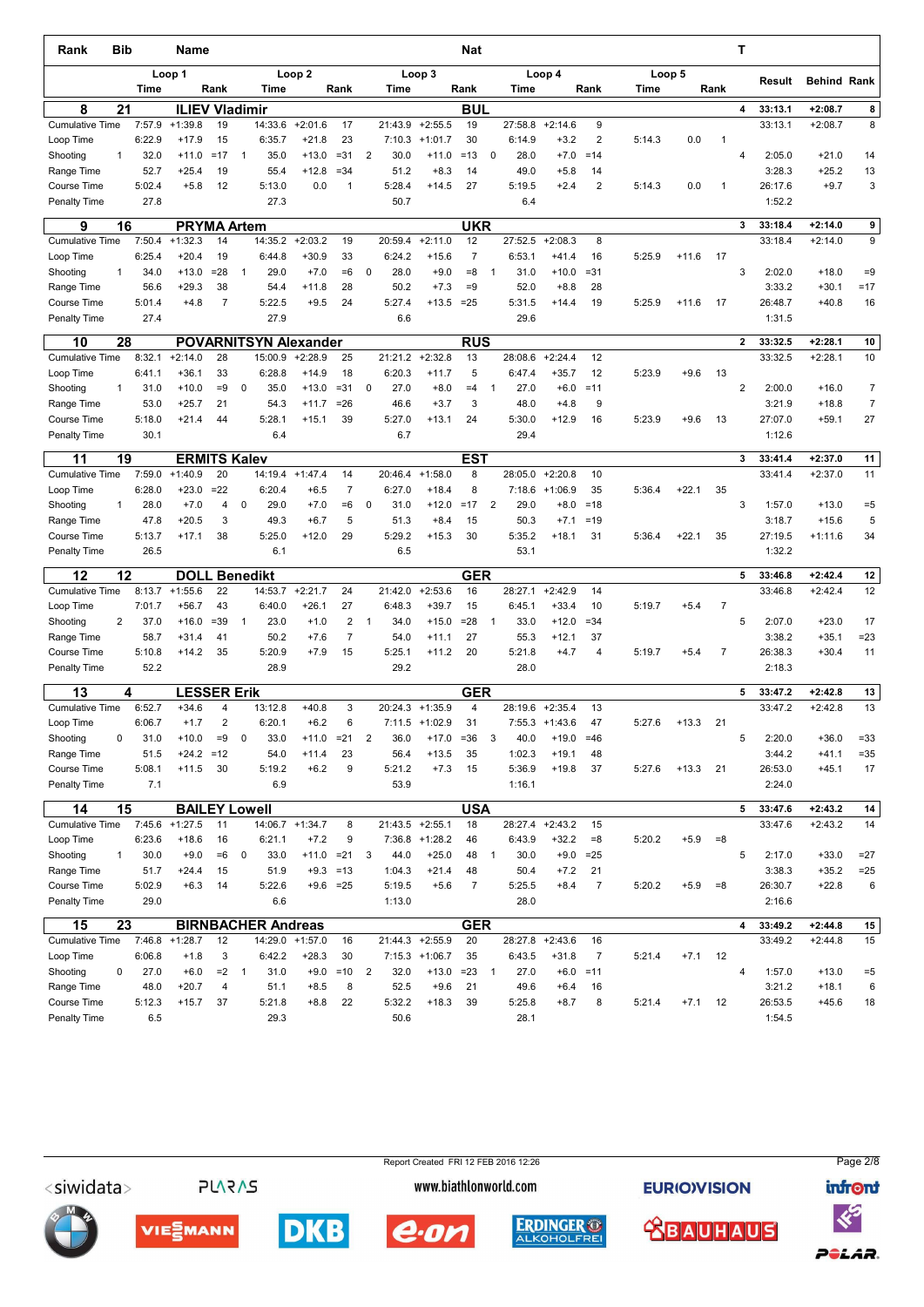| Rank                                      | <b>Bib</b> |                  | Name                 |              |                |                             |                     |                          |                |                   |                      | Nat              |              |                   |                      |              |        |         |                | т              |                    |                        |                      |
|-------------------------------------------|------------|------------------|----------------------|--------------|----------------|-----------------------------|---------------------|--------------------------|----------------|-------------------|----------------------|------------------|--------------|-------------------|----------------------|--------------|--------|---------|----------------|----------------|--------------------|------------------------|----------------------|
|                                           |            |                  | Loop 1               |              |                |                             | Loop <sub>2</sub>   |                          |                |                   | Loop 3               |                  |              |                   | Loop 4               |              |        | Loop 5  |                |                | Result             | <b>Behind Rank</b>     |                      |
|                                           |            | Time             |                      | Rank         |                | Time                        |                     | Rank                     |                | Time              |                      | Rank             |              | Time              |                      | Rank         | Time   |         | Rank           |                |                    |                        |                      |
| 16                                        | 31         |                  |                      |              |                | <b>ZHYRNYI Oleksander</b>   |                     |                          |                |                   |                      | <b>UKR</b>       |              |                   |                      |              |        |         |                | 3              | 34:02.3            | $+2:57.9$              | 16                   |
| <b>Cumulative Time</b>                    |            | 8:26.0<br>6:28.0 | $+2:07.9$<br>$+23.0$ | 26<br>$=22$  |                | 14:48.8<br>6:22.8           | $+2:16.8$<br>$+8.9$ | 21<br>11                 |                | 21:42.9<br>6:54.1 | $+2:54.5$<br>$+45.5$ | 17<br>$=18$      |              | 28:32.6<br>6:49.7 | $+2:48.4$<br>$+38.0$ | 17<br>14     | 5:29.7 | $+15.4$ | 23             |                | 34:02.3            | $+2:57.9$              | 16                   |
| Loop Time<br>Shooting                     | 1          | 30.0             | $+9.0$               | $=6$         | 0              | 28.0                        | $+6.0$              | $=4$                     | $\mathbf{1}$   | 35.0              | $+16.0$              | $= 30$           | $\mathbf{1}$ | 29.0              | $+8.0$               | $=18$        |        |         |                | 3              | 2:02.0             | $+18.0$                | $=9$                 |
| Range Time                                |            | 51.1             | $+23.8$              | 10           |                | 48.2                        | $+5.6$              | 3                        |                | 55.1              | $+12.2$              | 30               |              | 49.7              | $+6.5$               | 17           |        |         |                |                | 3:24.1             | $+21.0$                | 10                   |
| <b>Course Time</b>                        |            | 5:07.1           | $+10.5$              | 27           |                | 5:27.9                      | $+14.9$             | 38                       |                | 5:29.6            | $+15.7$              | 32               |              | 5:30.5            | $+13.4$              | 17           | 5:29.7 | $+15.4$ | 23             |                | 27:04.8            | $+56.9$                | 26                   |
| <b>Penalty Time</b>                       |            | 29.8             |                      |              |                | 6.7                         |                     |                          |                | 29.4              |                      |                  |              | 29.5              |                      |              |        |         |                |                | 1:35.4             |                        |                      |
| 17                                        | 6          |                  |                      |              |                | <b>WEGER Benjamin</b>       |                     |                          |                |                   |                      | <b>SUI</b>       |              |                   |                      |              |        |         |                | $\overline{7}$ | 34:03.8            | $+2:59.4$              | 17                   |
| <b>Cumulative Time</b>                    |            | 7:14.1           | $+56.0$              | 6            |                | 14:20.7                     | $+1:48.7$           | 15                       |                | 21:28.1           | $+2:39.7$            | 14               |              | 28:47.6           | $+3:03.4$            | 20           |        |         |                |                | 34:03.8            | $+2:59.4$              | 17                   |
| Loop Time                                 |            | 6:21.1           | $+16.1$              | 9            |                | 7:06.6                      | $+52.7$             | 46                       |                | 7:07.4            | $+58.8$              | 28               |              | 7:19.5            | $+1:07.8$            | 37           | 5:16.2 | $+1.9$  | 3              |                |                    |                        |                      |
| Shooting                                  | 1          | 27.0             | $+6.0$               | $=2$         | $\overline{2}$ | 32.0                        | $+10.0$             | $=18$                    | $\overline{2}$ | 37.0              | +18.0                | $= 39$           | 2            | 40.0              | $+19.0$              | $=46$        |        |         |                | $\overline{7}$ | 2:16.0             | $+32.0$                | $= 25$               |
| Range Time                                |            | 48.4             | $+21.1$              | 5            |                | 52.8                        | $+10.2$             | $=15$                    |                | 57.1              | $+14.2$              | 38               |              | 1:01.6            | $+18.4$              | 47<br>9      |        |         |                |                | 3:39.9<br>26:24.3  | $+36.8$                | 30<br>$\overline{4}$ |
| <b>Course Time</b><br><b>Penalty Time</b> |            | 5:02.3<br>30.4   | $+5.7$               | 11           |                | 5:21.2<br>52.6              | $+8.2$              | 16                       |                | 5:18.3<br>52.0    | $+4.4$               | 6                |              | 5:26.3<br>51.6    | $+9.2$               |              | 5:16.2 | $+1.9$  | 3              |                | 3:06.6             | $+16.4$                |                      |
|                                           |            |                  |                      |              |                |                             |                     |                          |                |                   |                      |                  |              |                   |                      |              |        |         |                |                |                    |                        |                      |
| 18                                        | 18         |                  | <b>KAZAR Matej</b>   |              |                |                             |                     |                          |                |                   |                      | <b>SVK</b>       |              |                   |                      |              |        |         |                | 3              | 34:04.7            | $+3:00.3$              | 18                   |
| <b>Cumulative Time</b>                    |            | 7:53.2           | $+1:35.1$            | 16           |                | 14:49.8                     | $+2:17.8$           | 22                       |                | 21:47.8           | $+2:59.4$            | 22               |              | 28:43.4           | $+2:59.2$            | 18           |        |         |                |                | 34:04.7            | $+3:00.3$              | 18                   |
| Loop Time                                 |            | 6:22.2           | $+17.2$              | 12           |                | 6:56.6                      | $+42.7$             | 40                       |                | 6:58.0            | $+49.4$              | 22               |              | 6:55.6            | $+43.9$              | 21           | 5:21.3 | $+7.0$  | 11             |                |                    |                        |                      |
| Shooting<br>Range Time                    | 0          | 37.0<br>57.9     | $+16.0$<br>$+30.6$   | $= 39$<br>40 | $\mathbf{1}$   | 36.0<br>57.0                | $+14.0$<br>$+14.4$  | $= 38$<br>42             | 1              | 31.0<br>51.5      | $+12.0$<br>$+8.6$    | $=17$<br>16      | $\mathbf{1}$ | 35.0<br>52.6      | $+14.0$<br>$+9.4$    | 39<br>29     |        |         |                | 3              | 2:19.0<br>3:39.0   | $+35.0$<br>$+35.9$     | $= 31$<br>28         |
| <b>Course Time</b>                        |            | 5:17.1           | $+20.5$              | 43           |                | 5:29.4                      | $+16.4$             | 42                       |                | 5:36.2            | $+22.3$              | 46               |              | 5:34.2            | $+17.1$              | 29           | 5:21.3 | $+7.0$  | 11             |                | 27:18.2            | $+1:10.3$              | 32                   |
| <b>Penalty Time</b>                       |            | 7.2              |                      |              |                | 30.2                        |                     |                          |                | 30.3              |                      |                  |              | 28.8              |                      |              |        |         |                |                | 1:36.5             |                        |                      |
| 19                                        | 8          |                  | <b>BOE Tarjei</b>    |              |                |                             |                     |                          |                |                   |                      | <b>NOR</b>       |              |                   |                      |              |        |         |                | 5              | 34:06.0            | $+3:01.6$              | 19                   |
| <b>Cumulative Time</b>                    |            | 8:14.1           | $+1:56.0$            | 23           |                | 14:34.9                     | $+2:02.9$           | 18                       |                | 21:36.4           | $+2:48.0$            | 15               |              | 28:48.2           | $+3:04.0$            | 21           |        |         |                |                | 34:06.0            | $+3:01.6$              | 19                   |
| Loop Time                                 |            | 7:15.1           | $+1:10.1$            | 48           |                | 6:20.8                      | $+6.9$              | 8                        |                | 7:01.5            | $+52.9$              | $= 24$           |              | 7:11.8            | $+1:00.1$            | 32           | 5:17.8 | $+3.5$  | $\overline{4}$ |                |                    |                        |                      |
| Shooting                                  | 1          | 1:15.0           | $+54.0$              | 55           | 0              | 31.0                        | $+9.0$              | $=10$                    | $\overline{2}$ | 27.0              | $+8.0$               | $=4$             | 2            | 30.0              | $+9.0$               | $= 25$       |        |         |                | 5              | 2:43.0             | $+59.0$                | 52                   |
| Range Time                                |            | 1:37.3           | $+1:10.0$            | 55           |                | 54.5                        | $+11.9$             | $= 29$                   |                | 50.1              | $+7.2$               | 8                |              | 54.4              | $+11.2$              | 36           |        |         |                |                | 4:16.3             | $+1:13.2$              | 52                   |
| <b>Course Time</b>                        |            | 5:07.4           | $+10.8$              | 28           |                | 5:19.9                      | $+6.9$              | 10                       |                | 5:21.0            | $+7.1$               | 14               |              | 5:26.4            | $+9.3$               | 10           | 5:17.8 | $+3.5$  | $\overline{4}$ |                | 26:32.5            | $+24.6$                | 9                    |
| <b>Penalty Time</b>                       |            | 30.4             |                      |              |                | 6.4                         |                     |                          |                | 50.4              |                      |                  |              | 51.0              |                      |              |        |         |                |                | 2:18.2             |                        |                      |
| 20                                        | 13         |                  | <b>DOHERTY Sean</b>  |              |                |                             |                     |                          |                |                   |                      | <b>USA</b>       |              |                   |                      |              |        |         |                | 6              | 34:09.7            | $+3:05.3$              | 20                   |
| <b>Cumulative Time</b>                    |            | 8:07.7           | $+1:49.6$            | 21           |                | 15:15.3                     | $+2:43.3$           | 28                       |                | 22:00.9           | $+3:12.5$            | 24               |              | 28:44.8           | $+3:00.6$            | 19           |        |         |                |                | 34:09.7            | $+3:05.3$              | 20                   |
| Loop Time                                 |            | 6:51.7           | $+46.7$              | 40           |                | 7:07.6                      | $+53.7$             | 47                       |                | 6:45.6            | $+37.0$              | 14               |              | 6:43.9            | $+32.2$              | $= 8$        | 5:24.9 | $+10.6$ | 15             |                |                    |                        |                      |
| Shooting                                  | 2          | 33.0             | $+12.0$              | $=22$        | 2              | 31.0                        | $+9.0$              | $=10$                    | 1              | 24.0              | $+5.0$               | 2                | $\mathbf{1}$ | 25.0              | $+4.0$               | $= 5$        |        |         |                | 6              | 1:53.0             | $+9.0$                 | $\overline{c}$       |
| Range Time                                |            | 54.1             | $+26.8$              | 27           |                | 53.1                        | $+10.5$             | 19                       |                | 46.8              | $+3.9$               | 4                |              | 43.9              | $+0.7$               | $=2$         |        |         |                |                | 3:17.9             | $+14.8$                | 4                    |
| <b>Course Time</b>                        |            | 5:07.5           | $+10.9$              | 29           |                | 5:23.0                      | $+10.0$             | 27                       |                | 5:30.2            | $+16.3$              | $= 37$           |              | 5:31.3            | $+14.2$              | 18           | 5:24.9 | $+10.6$ | 15             |                | 26:56.9            | $+49.0$                | 22                   |
| <b>Penalty Time</b>                       |            | 50.1             |                      |              |                | 51.5                        |                     |                          |                | 28.6              |                      |                  |              | 28.7              |                      |              |        |         |                |                | 2:38.9             |                        |                      |
| 21                                        | 7          |                  |                      |              |                | <b>RASTORGUJEVS Andreis</b> |                     |                          |                |                   |                      | LAT              |              |                   |                      |              |        |         |                | $\overline{7}$ | 34:26.1            | $+3:21.7$              | 21                   |
| <b>Cumulative Time</b>                    |            | 6:59.0           | $+40.9$              | 5            |                | 13:15.3                     | $+43.3$             | 4                        |                | 20:51.6           | $+2:03.2$            | 10               |              | 28:56.0           | $+3:11.8$            | 22           |        |         |                |                | 34:26.1            | $+3:21.7$              | 21                   |
| Loop Time                                 |            | 6:05.0           | 0.0                  | $\mathbf{1}$ |                | 6:16.3                      | $+2.4$              | $=4$                     |                |                   | $7:36.3$ +1:27.7     | 45               |              |                   | $8:04.4$ +1:52.7     | 51           | 5:30.1 | $+15.8$ | 24             |                |                    |                        |                      |
| Shooting                                  | 0          | 35.0             | $+14.0$              | $= 32$       | 0              | 35.0                        | $+13.0$             | $= 31$                   | 3              | 46.0              | $+27.0$              | 50               | 4            | 41.0              | $+20.0$              | 50           |        |         |                | $\overline{7}$ | 2:37.0             | $+53.0$                | 50                   |
| Range Time                                |            | 56.4<br>5:02.0   | $+29.1$              | 36           |                | 55.9<br>5:13.6              | $+13.3$             | $= 37$<br>$\overline{2}$ |                | 1:06.7            | $+23.8$              | 49               |              | 1:02.7<br>5:27.3  | $+19.5$              | 49           |        |         |                |                | 4:01.7             | $+58.6$                | 49                   |
| Course Time<br>Penalty Time               |            | 6.6              | $+5.4$               | $=9$         |                | 6.8                         | $+0.6$              |                          |                | 5:18.2<br>1:11.4  | $+4.3$               | $=4$             |              | 1:34.4            | $+10.2$              | 13           | 5:30.1 | $+15.8$ | 24             |                | 26:31.2<br>2:59.2  | $+23.3$                | 8                    |
|                                           |            |                  |                      |              |                |                             |                     |                          |                |                   |                      |                  |              |                   |                      |              |        |         |                |                |                    |                        |                      |
| 22<br><b>Cumulative Time</b>              | 27         |                  | $8:33.5$ +2:15.4     | 29           |                | <b>EBERHARD Julian</b>      | 15:14.4 +2:42.4     | 26                       |                | 21:52.4           | $+3:04.0$            | <b>AUT</b><br>23 |              |                   | 29:17.0 +3:32.8      | 26           |        |         |                | 7              | 34:31.8<br>34:31.8 | $+3:27.4$<br>$+3:27.4$ | 22<br>22             |
| Loop Time                                 |            | 6:42.5           | $+37.5$              | 34           |                | 6:40.9                      | $+27.0$             | 29                       |                | 6:38.0            | $+29.4$              | 10               |              |                   | 7:24.6 +1:12.9       | 40           | 5:14.8 | $+0.5$  | $\overline{2}$ |                |                    |                        |                      |
| Shooting                                  | 2          | 35.0             | $+14.0$              | $=32$        | $\overline{1}$ | 36.0                        | $+14.0$             | $=38$                    | $\mathbf{1}$   | 30.0              | $+11.0$              | $=13$            | 3            | 34.0              | $+13.0$              | $=36$        |        |         |                | $\overline{7}$ | 2:15.0             | $+31.0$                | 24                   |
| Range Time                                |            | 51.6             | $+24.3$              | 14           |                | 55.4                        | $+12.8$             | $= 34$                   |                | 50.4              | $+7.5$               | 11               |              | 55.5              | $+12.3$              | 38           |        |         |                |                | 3:32.9             | $+29.8$                | 16                   |
| Course Time                               |            | 5:00.0           | $+3.4$               | 4            |                | 5:17.8                      | $+4.8$              | 6                        |                | 5:18.2            | $+4.3$               | $=4$             |              | 5:17.1            | 0.0                  | $\mathbf{1}$ | 5:14.8 | $+0.5$  | $\overline{2}$ |                | 26:07.9            | 0.0                    | $\mathbf{1}$         |
| Penalty Time                              |            | 50.9             |                      |              |                | 27.7                        |                     |                          |                | 29.4              |                      |                  |              | 1:12.0            |                      |              |        |         |                |                | 3:00.0             |                        |                      |
| 23                                        | 39         |                  |                      |              |                | <b>GROSSEGGER Sven</b>      |                     |                          |                |                   |                      | <b>AUT</b>       |              |                   |                      |              |        |         |                | 3              | 34:47.1            | $+3:42.7$              | 23                   |
| <b>Cumulative Time</b>                    |            | 8:19.6           | $+2:01.5$            | 25           |                | 14:52.8                     | $+2:20.8$           | 23                       |                | 21:46.9           | $+2:58.5$            | 21               |              |                   | 29:01.9 +3:17.7      | 23           |        |         |                |                | 34:47.1            | $+3:42.7$              | 23                   |
| Loop Time                                 |            | 6:09.6           | $+4.6$               | 4            |                | 6:33.2                      | $+19.3$             | 19                       |                | 6:54.1            | $+45.5$              | $=18$            |              |                   | $7:15.0$ +1:03.3     | 33           | 5:45.2 | $+30.9$ | 44             |                |                    |                        |                      |
| Shooting                                  | 0          | 40.0             | $+19.0$              | $=47$        | 0              | 40.0                        | $+18.0$             | 52                       | $\overline{1}$ | 31.0              | $+12.0$              | $=17$            | 2            | 31.0              | $+10.0$              | $= 31$       |        |         |                | 3              | 2:22.0             | $+38.0$                | $= 38$               |
| Range Time                                |            | 1:00.1           | $+32.8$              | 45           |                | 1:00.3                      | $+17.7$             | 48                       |                | 51.1              | $+8.2$               | 13               |              | 52.7              | $+9.5$               | $= 30$       |        |         |                |                | 3:44.2             | $+41.1$                | $= 35$               |
| Course Time                               |            | 5:02.6           | $+6.0$               | 13           |                | 5:26.2                      | $+13.2$             | 31                       |                | 5:32.5            | $+18.6$              | 40               |              | 5:29.6            | $+12.5$              | 15           | 5:45.2 | $+30.9$ | 44             |                | 27:16.1            | $+1:08.2$              | 29                   |
| Penalty Time                              |            | 6.9              |                      |              |                | 6.7                         |                     |                          |                | 30.5              |                      |                  |              | 52.7              |                      |              |        |         |                |                | 1:36.8             |                        |                      |

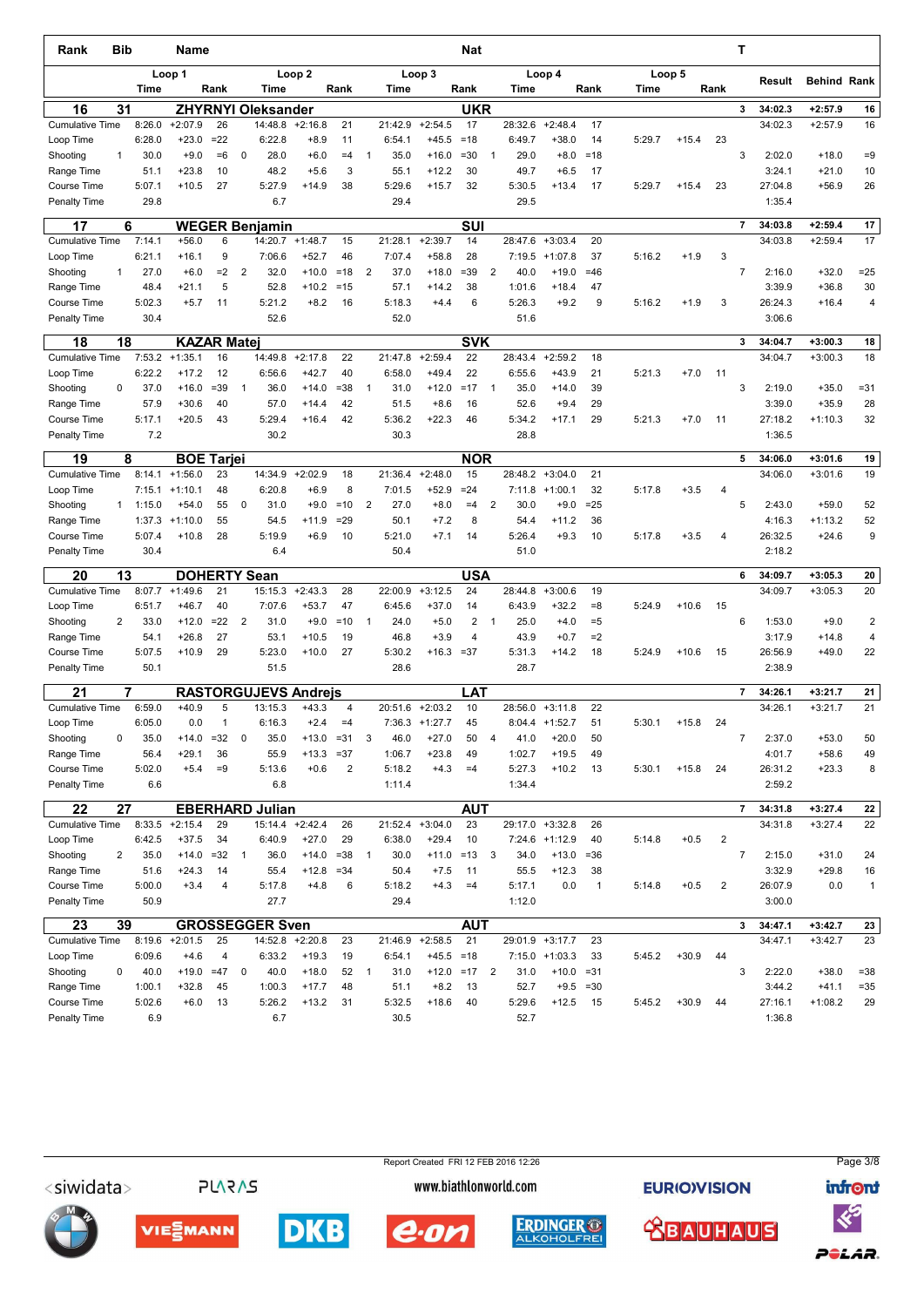| Rank                                | Bib          |                  | Name                   |            |                |                             |                      |             |          |                |                   |                      | Nat             |                |                   |                      |              |        |              |       | т              |                   |                    |                |
|-------------------------------------|--------------|------------------|------------------------|------------|----------------|-----------------------------|----------------------|-------------|----------|----------------|-------------------|----------------------|-----------------|----------------|-------------------|----------------------|--------------|--------|--------------|-------|----------------|-------------------|--------------------|----------------|
|                                     |              | <b>Time</b>      | Loop 1                 | Rank       |                | Time                        | Loop <sub>2</sub>    | Rank        |          |                | Time              | Loop 3               | Rank            |                | Time              | Loop 4               | Rank         | Time   | Loop 5       | Rank  |                | Result            | <b>Behind Rank</b> |                |
| 24                                  | 24           |                  | <b>DOLDER Mario</b>    |            |                |                             |                      |             |          |                |                   |                      | <b>SUI</b>      |                |                   |                      |              |        |              |       | 4              | 34:49.3           | $+3:44.9$          | 24             |
| <b>Cumulative Time</b>              |              | 8:16.8           | $+1:58.7$              | 24         |                | 14:40.1                     | $+2:08.1$            |             | 20       |                | 22:05.1           | $+3:16.7$            | 25              |                | 29:13.6           | $+3:29.4$            | 24           |        |              |       |                | 34:49.3           | $+3:44.9$          | 24             |
| Loop Time                           |              | 6:34.8           | $+29.8$                | 29         |                | 6:23.3                      | $+9.4$               |             | 13       |                | 7:25.0            | $+1:16.4$            | 40              |                | 7:08.5            | $+56.8$              | 27           | 5:35.7 | $+21.4 = 32$ |       |                |                   |                    |                |
| Shooting                            | 1            | 33.0             | $+12.0$                | $= 22$     | 0              | 39.0                        | $+17.0$              | $=47$       |          | $\overline{2}$ | 36.0              | $+17.0$              | $= 36$          | 1              | 34.0              | $+13.0$              | $= 36$       |        |              |       | $\overline{4}$ | 2:22.0            | $+38.0$            | $= 38$         |
| Range Time                          |              | 53.4             | $+26.1$                | 23         |                | 49.4                        | $+6.8$               |             | 6        |                | 56.9              | $+14.0$              | $= 36$          |                | 54.2              | $+11.0$              | 35           |        |              |       |                | 3:33.9            | $+30.8$            | 20             |
| <b>Course Time</b>                  |              | 5:10.9           | $+14.3$                | 36         |                | 5:27.3                      | $+14.3$              |             | 36       |                | 5:34.9            | $+21.0$              | 44              |                | 5:44.7            | $+27.6$              | 47           | 5:35.7 | +21.4        | $=32$ |                | 27:33.5           | $+1:25.6$          | 41             |
| <b>Penalty Time</b>                 |              | 30.5             |                        |            |                | 6.6                         |                      |             |          |                | 53.2              |                      |                 |                | 29.6              |                      |              |        |              |       |                | 1:59.9            |                    |                |
| 25                                  | 35           |                  |                        |            |                | <b>SEMENOV Sergey</b>       |                      |             |          |                |                   |                      | <b>UKR</b>      |                |                   |                      |              |        |              |       | 4              | 34:52.6           | $+3:48.2$          | 25             |
| <b>Cumulative Time</b><br>Loop Time |              | 9:22.1<br>7:18.1 | $+3:04.0$<br>$+1:13.1$ | 43<br>50   |                | 16:19.1<br>6:57.0           | $+3:47.1$<br>$+43.1$ |             | 47<br>41 |                | 22:46.4<br>6:27.3 | $+3:58.0$<br>$+18.7$ | 33<br>9         |                | 29:15.3<br>6:28.9 | $+3:31.1$<br>$+17.2$ | 25<br>3      | 5:37.3 | $+23.0$      | 37    |                | 34:52.6           | $+3:48.2$          | 25             |
| Shooting                            | 3            | 32.0             | $+11.0$                | $=17$      | $\mathbf{1}$   | 35.0                        | $+13.0$              | $= 31$      |          | $\mathbf 0$    | 29.0              | $+10.0$              | $=11$           | 0              | 25.0              | $+4.0$               | $= 5$        |        |              |       | 4              | 2:01.0            | $+17.0$            | 8              |
| Range Time                          |              | 54.2             | $+26.9$                | 28         |                | 55.9                        | $+13.3$              | $= 37$      |          |                | 51.6              | $+8.7$               | 17              |                | 47.1              | $+3.9$               | 6            |        |              |       |                | 3:28.8            | $+25.7$            | 14             |
| Course Time                         |              | 5:04.5           | $+7.9$                 | 20         |                | 5:31.1                      | $+18.1$              |             | 45       |                | 5:29.3            | $+15.4$              | 31              |                | 5:34.4            | $+17.3$              | 30           | 5:37.3 | $+23.0$      | 37    |                | 27:16.6           | $+1:08.7$          | 30             |
| <b>Penalty Time</b>                 |              | 1:19.4           |                        |            |                | 30.0                        |                      |             |          |                | 6.4               |                      |                 |                | 7.4               |                      |              |        |              |       |                | 2:03.2            |                    |                |
| 26                                  | 32           |                  | <b>BAUER Klemen</b>    |            |                |                             |                      |             |          |                |                   |                      | <b>SLO</b>      |                |                   |                      |              |        |              |       | 4              | 34:57.2           | $+3:52.8$          | 26             |
| <b>Cumulative Time</b>              |              | 8:31.8           | $+2:13.7$              | 27         |                | 15:23.5                     | $+2:51.5$            |             | 29       |                | 22:18.6           | $+3:30.2$            | 27              |                | 29:25.4           | $+3:41.2$            | 28           |        |              |       |                | 34:57.2           | $+3:52.8$          | 26             |
| Loop Time                           |              | 6:30.8           | $+25.8$                | 26         |                | 6:51.7                      | $+37.8$              |             | 37       |                | 6:55.1            | $+46.5$              | 21              |                | 7:06.8            | $+55.1$              | 26           | 5:31.8 | $+17.5$      | 28    |                |                   |                    |                |
| Shooting                            | $\mathbf{1}$ | 32.0             | $+11.0$                | $=17$      | $\mathbf 1$    | 35.0                        | $+13.0$              | $= 31$      |          | $\mathbf{1}$   | 27.0              | $+8.0$               | $=4$            | $\mathbf{1}$   | 30.0              | $+9.0$               | $= 25$       |        |              |       | 4              | 2:04.0            | $+20.0$            | 13             |
| Range Time                          |              | 52.9             | $+25.6$                | 20         |                | 54.3                        | $+11.7$              | $= 26$      |          |                | 48.6              | $+5.7$               | $\overline{7}$  |                | 51.0              | $+7.8$               | $= 25$       |        |              |       |                | 3:26.8            | $+23.7$            | 12             |
| Course Time                         |              | 5:06.2           | $+9.6$                 | 24         |                | 5:27.8                      | $+14.8$              |             | 37       |                | 5:35.9            | $+22.0$              | 45              |                | 5:46.8            | $+29.7$              | 50           | 5:31.8 | $+17.5$      | 28    |                | 27:28.5           | $+1:20.6$          | 39             |
| <b>Penalty Time</b>                 |              | 31.7             |                        |            |                | 29.6                        |                      |             |          |                | 30.6              |                      |                 |                | 29.0              |                      |              |        |              |       |                | 2:00.9            |                    |                |
| 27                                  | 5            |                  |                        |            |                | <b>WIESTNER Serafin</b>     |                      |             |          |                |                   |                      | SUI             |                |                   |                      |              |        |              |       | 8              | 34:58.5           | $+3:54.1$          | 27             |
| <b>Cumulative Time</b>              |              | 7:16.4           | $+58.3$                | 7          |                | 14:01.3                     | $+1:29.3$            |             | 6        |                | 22:45.7           | $+3:57.3$            | 32              |                | 29:39.3           | $+3:55.1$            | 32           |        |              |       |                | 34:58.5           | $+3:54.1$          | 27             |
| Loop Time                           | $\mathbf{1}$ | 6:26.4<br>31.0   | $+21.4$<br>$+10.0$     | 20<br>$=9$ | $\mathbf{1}$   | 6:44.9<br>33.0              | $+31.0$<br>$+11.0$   | $= 21$      | 34       | 5              | 8:44.4<br>58.0    | $+2:35.8$<br>$+39.0$ | 54<br>54        | $\mathbf{1}$   | 6:53.6<br>24.0    | $+41.9$<br>$+3.0$    | 17<br>$=2$   | 5:19.2 | $+4.9$       | 6     | 8              | 2:26.0            | $+42.0$            | $=42$          |
| Shooting<br>Range Time              |              | 51.5             | $+24.2$                | $=12$      |                | 53.0                        | $+10.4$              | $=17$       |          |                | 1:16.3            | $+33.4$              | 54              |                | 44.8              | $+1.6$               | 4            |        |              |       |                | 3:45.6            | $+42.5$            | 39             |
| <b>Course Time</b>                  |              | 5:04.8           | $+8.2$                 | 21         |                | 5:21.5                      |                      | $+8.5 = 19$ |          |                | 5:24.0            | $+10.1$              | 19              |                | 5:38.6            | $+21.5$              | 41           | 5:19.2 | $+4.9$       | 6     |                | 26:48.1           | $+40.2$            | 14             |
| Penalty Time                        |              | 30.1             |                        |            |                | 30.4                        |                      |             |          |                | 2:04.1            |                      |                 |                | 30.2              |                      |              |        |              |       |                | 3:34.8            |                    |                |
| 28                                  | 29           |                  |                        |            |                | <b>KRCMAR Michal</b>        |                      |             |          |                |                   |                      | <b>CZE</b>      |                |                   |                      |              |        |              |       | 4              | 34:58.6           | $+3:54.2$          | 28             |
| <b>Cumulative Time</b>              |              | 8:59.2           | $+2:41.1$              | 34         |                | 15:33.5                     | $+3:01.5$            |             | 31       |                | 22:55.2           | $+4:06.8$            | 36              |                | 29:27.1           | $+3:42.9$            | 29           |        |              |       |                | 34:58.6           | $+3:54.2$          | 28             |
| Loop Time                           |              | 7:06.2           | $+1:01.2$              | 44         |                | 6:34.3                      | $+20.4$              |             | 20       |                | 7:21.7            | $+1:13.1$            | 39              |                | 6:31.9            | $+20.2$              | 5            | 5:31.5 | $+17.2 = 26$ |       |                |                   |                    |                |
| Shooting                            | 2            | 36.0             | $+15.0$                | $= 37$     | 0              | 39.0                        | $+17.0$              | $=47$       |          | $\overline{2}$ | 38.0              | $+19.0$              | 41              | 0              | 29.0              | $+8.0$               | $=18$        |        |              |       | $\overline{4}$ | 2:22.0            | $+38.0$            | $= 38$         |
| Range Time                          |              | 58.9             | $+31.6$                | 42         |                | 1:01.0                      | $+18.4$              |             | 51       |                | 59.3              | $+16.4$              | 41              |                | 50.0              | $+6.8$               | 18           |        |              |       |                | 3:49.2            | $+46.1$            | 44             |
| <b>Course Time</b>                  |              | 5:15.2           | $+18.6$                | 40         |                | 5:26.6                      | $+13.6$              |             | 32       |                | 5:29.9            | $+16.0$              | $= 34$          |                | 5:35.4            | $+18.3$              | $=32$        | 5:31.5 | $+17.2 = 26$ |       |                | 27:18.6           | $+1:10.7$          | 33             |
| <b>Penalty Time</b>                 |              | 52.1             |                        |            |                | 6.7                         |                      |             |          |                | 52.5              |                      |                 |                | 6.5               |                      |              |        |              |       |                | 1:57.8            |                    |                |
| 29                                  | 36           |                  |                        |            |                | <b>CHEPELIN Vladimir</b>    |                      |             |          |                |                   |                      | <b>BLR</b>      |                |                   |                      |              |        |              |       | 5              | 34:59.8           | $+3:55.4$          | 29             |
| <b>Cumulative Time</b>              |              | 8:59.7           | $+2:41.6$              | 35         |                | 15:47.6                     | $+3:15.6$            |             | 35       |                | 22:39.0           | $+3:50.6$            | 29              |                | 29:34.3           | $+3:50.1$            | 30           |        |              |       |                | 34:59.8           | $+3:55.4$          | 29             |
| Loop Time                           |              | 6:53.7           | $+48.7$                | 41         |                | 6:47.9                      | $+34.0$              |             | 36       |                | 6:51.4            | $+42.8$              | 16              |                | 6:55.3            | $+43.6$              | 20           | 5:25.5 | $+11.2$      | 16    |                |                   |                    |                |
| Shooting                            | 2            | 39.0             | $+18.0$                | $=45$      | $\mathbf{1}$   | 34.0                        | $+12.0$              | $=27$       |          | $\mathbf{1}$   | 35.0              | $+16.0$              | $=30$           | $\overline{1}$ | 29.0              | $+8.0$               | $=18$        |        |              |       | 5              | 2:17.0            | $+33.0$            | $= 27$         |
| Range Time<br>Course Time           |              | 1:01.1<br>5:01.6 | $+33.8$<br>$+5.0$      | $=47$<br>8 |                | 54.7<br>5:24.8              | $+12.1$<br>$+11.8$   |             | 32<br>28 |                | 56.0<br>5:26.3    | $+13.1$<br>$+12.4$   | $= 33$<br>$=22$ |                | 50.5<br>5:36.3    | $+7.3$<br>$+19.2$    | 22<br>36     | 5:25.5 | $+11.2$      | 16    |                | 3:42.3<br>26:54.5 | $+39.2$<br>$+46.6$ | 34<br>19       |
| Penalty Time                        |              | 51.0             |                        |            |                | 28.4                        |                      |             |          |                | 29.1              |                      |                 |                | 28.5              |                      |              |        |              |       |                | 2:17.0            |                    |                |
| 30                                  | 37           |                  |                        |            |                | <b>BIRKELAND Lars Helge</b> |                      |             |          |                |                   |                      | <b>NOR</b>      |                |                   |                      |              |        |              |       | 4              | 35:06.4           | +4:02.0            | 30             |
| <b>Cumulative Time</b>              |              | 8:57.0           | $+2:38.9$              | 32         |                | 15:49.1                     | $+3:17.1$            |             | 37       |                | 22:43.8           | $+3:55.4$            | 31              |                |                   | 29:22.7 +3:38.5      | 27           |        |              |       |                | 35:06.4           | $+4:02.0$          | 30             |
| Loop Time                           |              | 6:51.0           | $+46.0$                | 38         |                | 6:52.1                      | $+38.2$              |             | 38       |                | 6:54.7            | $+46.1$              | 20              |                | 6:38.9            | $+27.2$              | 6            | 5:43.7 | $+29.4$      | 41    |                |                   |                    |                |
| Shooting                            | 2            | 29.0             | $+8.0$                 | 5          | $\overline{1}$ | 32.0                        | $+10.0 = 18$         |             |          | $\mathbf{1}$   | 30.0              | $+11.0$              | $=13$           | 0              | 25.0              | $+4.0$               | $= 5$        |        |              |       | $\overline{4}$ | 1:56.0            | $+12.0$            | 4              |
| Range Time                          |              | 51.8             | $+24.5$                | 16         |                | 54.2                        | $+11.6 = 24$         |             |          |                | 52.2              | $+9.3$               | $=19$           |                | 47.8              | $+4.6$               | 8            |        |              |       |                | 3:26.0            | $+22.9$            | 11             |
| Course Time                         |              | 5:03.7           | $+7.1$                 | 15         |                | 5:29.8                      | $+16.8$              |             | 43       |                | 5:30.1            | $+16.2$              | 36              |                | 5:43.2            | $+26.1$              | 46           | 5:43.7 | $+29.4$      | 41    |                | 27:30.5           | $+1:22.6$          | 40             |
| Penalty Time                        |              | 55.5             |                        |            |                | 28.1                        |                      |             |          |                | 32.4              |                      |                 |                | 7.9               |                      |              |        |              |       |                | 2:03.9            |                    |                |
| 31                                  | 17           |                  | <b>OS Alexander</b>    |            |                |                             |                      |             |          |                |                   |                      | <b>NOR</b>      |                |                   |                      |              |        |              |       | $\overline{7}$ | 35:08.3           | +4:03.9            | 31             |
| <b>Cumulative Time</b>              |              | 7:53.1           | $+1:35.0$              | 15         |                | 14:09.0 +1:37.0             |                      |             | 11       |                | 22:10.5 +3:22.1   |                      | 26              |                |                   | 29:35.5 +3:51.3      | 31           |        |              |       |                | 35:08.3           | $+4:03.9$          | 31             |
| Loop Time                           |              | 6:28.1           | $+23.1$                | 24         |                | 6:15.9                      | $+2.0$               |             | 3        |                |                   | $8:01.5$ +1:52.9     | 52              |                |                   | $7:25.0$ +1:13.3     | 41           | 5:32.8 | $+18.5$      | 31    |                |                   |                    |                |
| Shooting<br>Range Time              | $\mathbf{1}$ | 31.0<br>51.9     | $+10.0$<br>$+24.6$     | $=9$<br>17 | 0              | 26.0<br>48.8                | $+4.0$<br>$+6.2$     |             | 3<br>4   | 4              | 41.0<br>1:01.4    | $+22.0$<br>$+18.5$   | 45<br>45        | $\overline{2}$ | 31.0<br>51.1      | $+10.0$<br>$+7.9$    | $= 31$<br>27 |        |              |       | $\overline{7}$ | 2:09.0<br>3:33.2  | $+25.0$<br>$+30.1$ | $=19$<br>$=17$ |
| <b>Course Time</b>                  |              | 5:06.7           | $+10.1$                | 26         |                | 5:20.5                      | $+7.5$               |             | 13       |                | 5:20.5            | $+6.6$               | 12              |                | 5:40.1            | $+23.0$              | 43           | 5:32.8 | $+18.5$      | 31    |                | 27:00.6           | $+52.7$            | $= 24$         |
| Penalty Time                        |              | 29.5             |                        |            |                | 6.6                         |                      |             |          |                | 1:39.6            |                      |                 |                | 53.8              |                      |              |        |              |       |                | 3:09.5            |                    |                |
|                                     |              |                  |                        |            |                |                             |                      |             |          |                |                   |                      |                 |                |                   |                      |              |        |              |       |                |                   |                    |                |

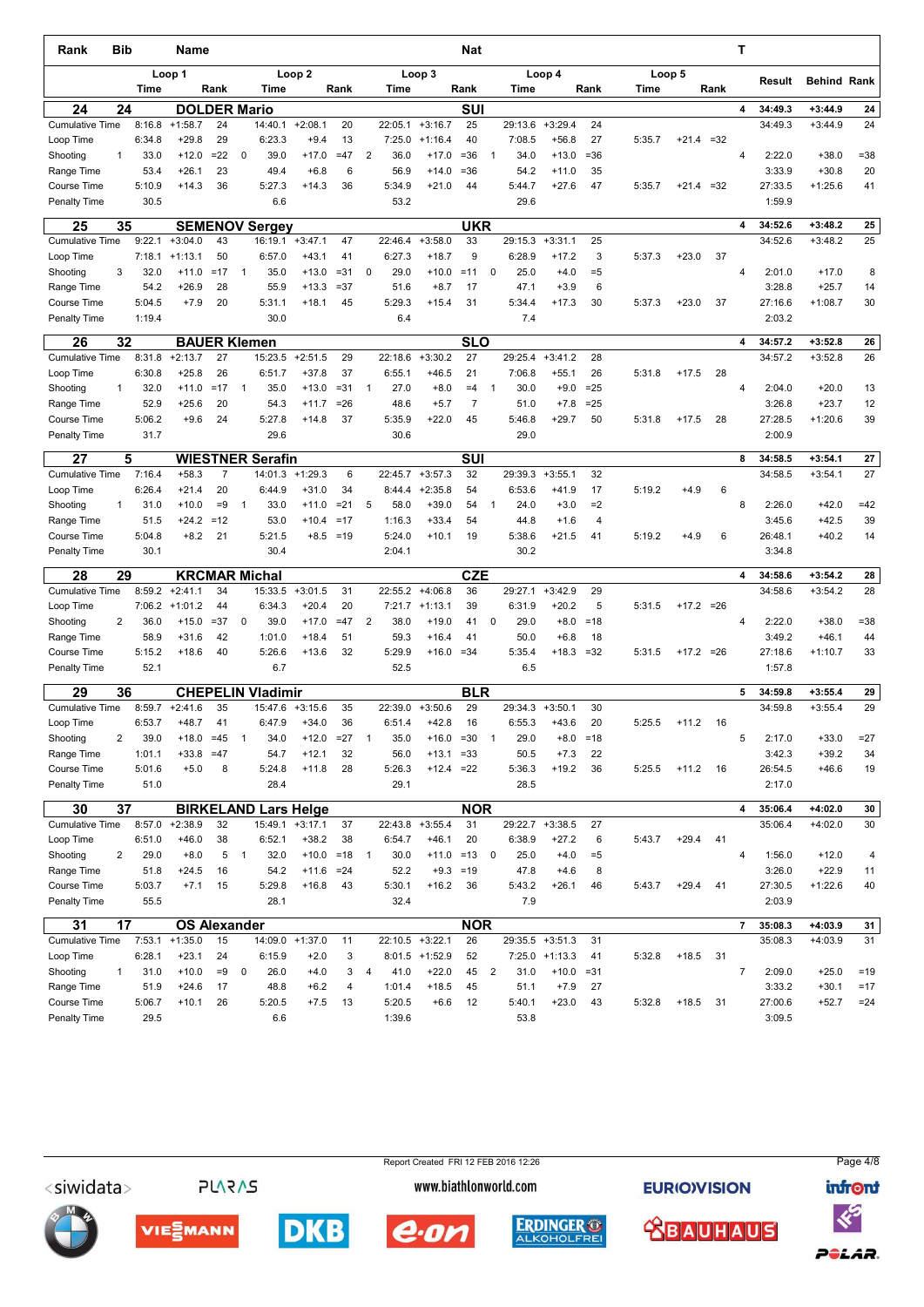| Rank                                      | <b>Bib</b>   |                  | Name                                   |               |                |                                          |                   |               |                |                  |                    | Nat              |              |                  |                   |                |        |         |      | Т              |                    |                        |          |
|-------------------------------------------|--------------|------------------|----------------------------------------|---------------|----------------|------------------------------------------|-------------------|---------------|----------------|------------------|--------------------|------------------|--------------|------------------|-------------------|----------------|--------|---------|------|----------------|--------------------|------------------------|----------|
|                                           |              | Time             | Loop 1                                 | Rank          |                | Time                                     | Loop <sub>2</sub> | Rank          |                | Time             | Loop 3             | Rank             |              | Time             | Loop 4            | Rank           | Time   | Loop 5  | Rank |                | Result             | <b>Behind Rank</b>     |          |
|                                           |              |                  |                                        |               |                |                                          |                   |               |                |                  |                    |                  |              |                  |                   |                |        |         |      | 4              | 35:37.1            | $+4:32.7$              | 32       |
| 32<br><b>Cumulative Time</b>              | 44           | 8:38.5           | $+2:20.4$                              | 30            |                | <b>BEATRIX Jean Guillaume</b><br>16:00.8 | $+3:28.8$         | 40            |                | 23:31.7          | $+4:43.3$          | <b>FRA</b><br>43 |              | 30:01.3          | $+4:17.1$         | 34             |        |         |      |                | 35:37.1            | $+4:32.7$              | 32       |
| Loop Time                                 |              | 6:21.5           | $+16.5$                                | 11            |                | 7:22.3                                   | $+1:08.4$         | 53            |                | 7:30.9           | $+1:22.3$          | 44               |              | 6:29.6           | $+17.9$           | 4              | 5:35.8 | $+21.5$ | 34   |                |                    |                        |          |
| Shooting                                  | 0            | 50.0             | $+29.0$                                | 51            | $\overline{2}$ | 31.0                                     | $+9.0$            | $=10$         | $\overline{2}$ | 42.0             | $+23.0$            | 46               | $\mathbf 0$  | 27.0             | $+6.0$            | $=11$          |        |         |      | 4              | 2:30.0             | $+46.0$                | 45       |
| Range Time                                |              | 54.5             | $+27.2$                                | 30            |                | 53.7                                     | $+11.1$           | 22            |                | 1:00.7           | $+17.8$            | 44               |              | 49.3             | $+6.1$            | 15             |        |         |      |                | 3:38.2             | $+35.1$                | $= 23$   |
| <b>Course Time</b><br><b>Penalty Time</b> |              | 5:19.9<br>7.1    | $+23.3$                                | 49            |                | 5:36.3<br>52.3                           | $+23.3$           | $=50$         |                | 5:36.4<br>53.8   | $+22.5$            | 47               |              | 5:33.8<br>6.5    | $+16.7$           | 27             | 5:35.8 | $+21.5$ | 34   |                | 27:42.2<br>1:59.7  | $+1:34.3$              | 45       |
| 33                                        | 49           |                  |                                        |               |                | <b>RUSINOV Dmytro</b>                    |                   |               |                |                  |                    | <b>UKR</b>       |              |                  |                   |                |        |         |      | 3              | 35:39.6            | +4:35.2                | 33       |
| Cumulative Time                           |              | 9:13.8           | $+2:55.7$                              | 41            |                | 15:40.2                                  | $+3:08.2$         | 33            |                | 22:55.8          | $+4:07.4$          | 37               |              | 29:52.9          | $+4:08.7$         | 33             |        |         |      |                | 35:39.6            | $+4:35.2$              | 33       |
| Loop Time                                 |              | 6:37.8           | $+32.8$                                | 31            |                | 6:26.4                                   | $+12.5$           | 14            |                | 7:15.6           | $+1:07.0$          | 36               |              | 6:57.1           | $+45.4$           | 23             | 5:46.7 | $+32.4$ | 45   |                |                    |                        |          |
| Shooting                                  | 1            | 45.0             | $+24.0$<br>$+26.2$                     | 49<br>$= 24$  | 0              | 29.0<br>51.9                             | $+7.0$<br>$+9.3$  | $=6$<br>$=13$ | $\mathbf{1}$   | 49.0             | $+30.0$<br>$+28.5$ | 53<br>53         | $\mathbf{1}$ | 26.0<br>48.3     | $+5.0$            | $=9$<br>10     |        |         |      | 3              | 2:29.0<br>3:45.1   | $+45.0$<br>$+42.0$     | 44<br>38 |
| Range Time<br>Course Time                 |              | 53.5<br>5:14.8   | $+18.2$                                | 39            |                | 5:27.0                                   | $+14.0$           | 33            |                | 1:11.4<br>5:33.2 | $+19.3$            | 42               |              | 5:38.3           | $+5.1$<br>$+21.2$ | $= 38$         | 5:46.7 | $+32.4$ | 45   |                | 27:40.0            | $+1:32.1$              | $=42$    |
| <b>Penalty Time</b>                       |              | 29.5             |                                        |               |                | 7.5                                      |                   |               |                | 31.0             |                    |                  |              | 30.5             |                   |                |        |         |      |                | 1:38.5             |                        |          |
| 34                                        | 26           |                  | <b>LIADOV Yuryi</b>                    |               |                |                                          |                   |               |                |                  |                    | BLR              |              |                  |                   |                |        |         |      | $\overline{7}$ | 35:47.4            | 14:43.0                | 34       |
| <b>Cumulative Time</b>                    |              | 9:03.6           | $+2:45.5$                              | 36            |                | 15:25.8                                  | $+2:53.8$         | 30            |                | 22:43.3          | $+3:54.9$          | 30               |              | 30:02.7          | $+4:18.5$         | 35             |        |         |      |                | 35:47.4            | $+4:43.0$              | 34       |
| Loop Time                                 |              | 7:15.6           | $+1:10.6$                              | 49            |                | 6:22.2                                   | $+8.3$            | 10            |                | 7:17.5           | $+1:08.9$          | 37               |              | 7:19.4           | $+1:07.7$         | 36             | 5:44.7 | $+30.4$ | 43   |                |                    |                        |          |
| Shooting                                  | 3            | 34.0             | $+13.0$                                | $= 28$        | 0              | 31.0                                     | $+9.0$            | $=10$         | $\overline{2}$ | 32.0             | $+13.0$            | $=23$            | 2            | 29.0             | $+8.0$            | $=18$          |        |         |      | $\overline{7}$ | 2:06.0             | $+22.0$                | $=15$    |
| Range Time                                |              | 53.9             | $+26.6$                                | 26            |                | 52.8                                     | $+10.2$           | $=15$         |                | 54.1             | $+11.2$            | 28               |              | 52.7             | $+9.5$            | $= 30$         |        |         |      |                | 3:33.5             | $+30.4$                | 19       |
| Course Time                               |              | 5:03.8           |                                        | $+7.2 = 16$   |                | 5:21.5                                   |                   | $+8.5 = 19$   |                | 5:29.8           | $+15.9$            | 33               |              | 5:32.7           | $+15.6$           | $= 24$         | 5:44.7 | $+30.4$ | 43   |                | 27:12.5            | $+1:04.6$              | 28       |
| <b>Penalty Time</b>                       |              | 1:17.9           |                                        |               |                | 7.9                                      |                   |               |                | 53.6             |                    |                  |              | 54.0             |                   |                |        |         |      |                | 3:13.4             |                        |          |
| 35                                        | 38           |                  |                                        |               |                | <b>FOURCADE Simon</b>                    |                   |               |                |                  |                    | <b>FRA</b>       |              |                  |                   |                |        |         |      | $\overline{7}$ | 35:56.5            | $+4:52.1$              | 35       |
| <b>Cumulative Time</b>                    |              | 9:03.9           | $+2:45.8$                              | 37            |                | 16:17.3                                  | $+3:45.3$         | 44            |                | 23:31.4          | $+4:43.0$          | 42               |              | 30:26.1          | $+4:41.9$         | 38             |        |         |      |                | 35:56.5            | $+4:52.1$              | 35       |
| Loop Time                                 |              | 6:55.9           | $+50.9$                                | 42            |                | 7:13.4                                   | $+59.5$           | 50            |                | 7:14.1           | $+1:05.5$          | 33               |              | 6:54.7           | $+43.0$           | 19             | 5:30.4 | $+16.1$ | 25   |                |                    |                        |          |
| Shooting                                  | 2            | 36.0             | $+15.0$                                | $= 37$        | 2              | 38.0                                     | $+16.0$           | $=44$         | $\overline{2}$ | 39.0             | $+20.0$            | $=42$            | $\mathbf{1}$ | 39.0             | $+18.0$           | $=43$          |        |         |      | $\overline{7}$ | 2:32.0             | $+48.0$                | $=46$    |
| Range Time<br><b>Course Time</b>          |              | 1:01.1<br>5:02.0 | $+33.8$<br>$+5.4$                      | $=47$<br>$=9$ |                | 59.3<br>5:21.5                           | $+16.7$<br>$+8.5$ | 46<br>$=19$   |                | 59.8<br>5:20.2   | $+16.9$<br>$+6.3$  | 42<br>$= 8$      |              | 59.9<br>5:24.3   | $+16.7$<br>$+7.2$ | 43<br>5        | 5:30.4 | $+16.1$ | 25   |                | 4:00.1<br>26:38.4  | $+57.0$<br>$+30.5$     | 48<br>12 |
| <b>Penalty Time</b>                       |              | 52.8             |                                        |               |                | 52.6                                     |                   |               |                | 54.1             |                    |                  |              | 30.5             |                   |                |        |         |      |                | 3:10.0             |                        |          |
|                                           |              |                  |                                        |               |                |                                          |                   |               |                |                  |                    |                  |              |                  |                   |                |        |         |      |                |                    |                        |          |
| 36<br><b>Cumulative Time</b>              | 25           | 8:39.1           | <b>SAVITSKIY Yan</b><br>$+2:21.0$      | 31            |                | 15:14.9                                  | $+2:42.9$         | 27            |                | 22:23.4          | $+3:35.0$          | <b>KAZ</b><br>28 |              | 30:15.4          | $+4:31.2$         | 36             |        |         |      | $\overline{7}$ | 35:58.5<br>35:58.5 | $+4:54.1$<br>$+4:54.1$ | 36<br>36 |
| Loop Time                                 |              | 6:51.1           | $+46.1$                                | 39            |                | 6:35.8                                   | $+21.9$           | 24            |                | 7:08.5           | $+59.9$            | 29               |              | 7:52.0           | $+1:40.3$         | 46             | 5:43.1 | $+28.8$ | 40   |                |                    |                        |          |
| Shooting                                  | 2            | 31.0             | $+10.0$                                | $=9$          | 0              | 32.0                                     | $+10.0$           | $=18$         | $\overline{2}$ | 27.0             | $+8.0$             | $=4$             | 3            | 33.0             | $+12.0$           | $= 34$         |        |         |      | $\overline{7}$ | 2:03.0             | $+19.0$                | 12       |
| Range Time                                |              | 50.2             | $+22.9$                                | $= 8$         |                | 51.8                                     | $+9.2$            | $=11$         |                | 46.5             | $+3.6$             | $\overline{2}$   |              | 54.0             | $+10.8$           | 33             |        |         |      |                | 3:22.5             | $+19.4$                | 8        |
| <b>Course Time</b>                        |              | 5:08.5           | $+11.9$                                | 32            |                | 5:36.3                                   | $+23.3 = 50$      |               |                | 5:29.9           | $+16.0$            | $= 34$           |              | 5:42.6           | $+25.5$           | 45             | 5:43.1 | $+28.8$ | 40   |                | 27:40.4            | $+1:32.5$              | 44       |
| <b>Penalty Time</b>                       |              | 52.4             |                                        |               |                | 7.7                                      |                   |               |                | 52.1             |                    |                  |              | 1:15.4           |                   |                |        |         |      |                | 3:07.6             |                        |          |
| 37                                        | 54           |                  | <b>BOEHM Daniel</b>                    |               |                |                                          |                   |               |                |                  |                    | <b>GER</b>       |              |                  |                   |                |        |         |      | 4              | 36:00.9            | $+4:56.5$              | 37       |
| <b>Cumulative Time</b>                    |              | 9:32.8           | $+3:14.7$                              | 50            |                | 16:18.7                                  | $+3:46.7$         | 46            |                | 23:10.9          | $+4:22.5$          | 40               |              | 30:20.7          | $+4:36.5$         | 37             |        |         |      |                | 36:00.9            | $+4:56.5$              | 37       |
| Loop Time                                 |              | 6:46.8           | $+41.8$                                | 37            |                | 6:45.9                                   | $+32.0$           | 35            |                | 6:52.2           | $+43.6$            | 17               |              | 7:09.8           | $+58.1$           | 29             | 5:40.2 | $+25.9$ | 39   |                |                    |                        |          |
| Shooting                                  | 1            | 35.0             | $+14.0$                                | $= 32$        | $\mathbf{1}$   | 31.0                                     | $+9.0$            | $=10$         | $\mathbf{1}$   | 31.0             | $+12.0$            | $=17$            | $\mathbf{1}$ | 43.0             | $+22.0$           | 51             |        |         |      | 4              | 2:20.0             | $+36.0$                | $= 33$   |
| Range Time                                |              | 55.8<br>5:20.4   | $+28.5$<br>$+23.8$                     | 34<br>50      |                | 54.5<br>5:21.4                           | $+11.9$           | $= 29$        |                | 52.9<br>5:29.1   | $+10.0$            | 23<br>29         |              | 1:03.4           | $+20.2$           | 50             |        | $+25.9$ |      |                | 3:46.6             | $+43.5$                | 40<br>37 |
| Course Time<br>Penalty Time               |              | 30.6             |                                        |               |                | 30.0                                     | $+8.4$            | 18            |                | 30.2             | $+15.2$            |                  |              | 5:35.4<br>31.0   | $+18.3$           | $= 32$         | 5:40.2 |         | 39   |                | 27:26.5<br>2:01.8  | $+1:18.6$              |          |
|                                           |              |                  |                                        |               |                |                                          |                   |               |                |                  |                    |                  |              |                  |                   |                |        |         |      |                |                    |                        |          |
| 38<br><b>Cumulative Time</b>              | 22           |                  | <b>HOFER Lukas</b><br>$7:57.2$ +1:39.1 | 17            |                |                                          | 15:38.7 +3:06.7   | 32            |                |                  | 23:08.1 +4:19.7    | <b>ITA</b><br>39 |              |                  | $30:38.3 +4:54.1$ | 39             |        |         |      | 9              | 36:07.1<br>36:07.1 | $+5:02.7$<br>$+5:02.7$ | 38<br>38 |
| Loop Time                                 |              | 6:21.2           | $+16.2$                                | 10            |                |                                          | 7:41.5 +1:27.6    | 55            |                |                  | 7:29.4 +1:20.8     | 42               |              |                  | $7:30.2$ +1:18.5  | 43             | 5:28.8 | $+14.5$ | 22   |                |                    |                        |          |
| Shooting                                  | $\mathbf{1}$ | 32.0             | $+11.0$                                | $=17$         | $\overline{4}$ | 34.0                                     | $+12.0$           | $=27$         | $\overline{2}$ | 43.0             | $+24.0$            | 47               | 2            | 21.0             | 0.0               | $\overline{1}$ |        |         |      | 9              | 2:10.0             | $+26.0$                | $= 21$   |
| Range Time                                |              | 53.5             | $+26.2 = 24$                           |               |                | 55.5                                     | $+12.9$           | 36            |                | 1:02.9           | $+20.0$            | 47               |              | 43.9             | $+0.7$            | $=2$           |        |         |      |                | 3:35.8             | $+32.7$                | 22       |
| Course Time                               |              | 5:00.1           | $+3.5$                                 | 5             |                | 5:14.1                                   | $+1.1$            | 3             |                | 5:33.5           | $+19.6$            | 43               |              | 5:31.8           | $+14.7$           | 21             | 5:28.8 | $+14.5$ | 22   |                | 26:48.3            | $+40.4$                | 15       |
| Penalty Time                              |              | 27.6             |                                        |               |                | 1:31.9                                   |                   |               |                | 53.0             |                    |                  |              | 1:14.5           |                   |                |        |         |      |                | 4:07.0             |                        |          |
| 39                                        | 52           |                  |                                        |               |                | <b>DESTHIEUX Simon</b>                   |                   |               |                |                  |                    | <b>FRA</b>       |              |                  |                   |                |        |         |      | 4              | 36:29.4            | $+5:25.0$              | 39       |
| <b>Cumulative Time</b>                    |              | 9:11.3           | $+2:53.2$                              | 39            |                | 15:46.8                                  | $+3:14.8$         | 34            |                | 22:53.3          | $+4:04.9$          | 35               |              |                  | $31:02.2$ +5:18.0 | 42             |        |         |      |                | 36:29.4            | $+5:25.0$              | 39       |
| Loop Time                                 |              | 6:29.3           | $+24.3$                                | 25            |                | 6:35.5                                   | $+21.6$           | 22            |                | 7:06.5           | $+57.9$            | 27               |              |                  | $8:08.9$ +1:57.2  | 52             | 5:27.2 | $+12.9$ | 19   |                |                    |                        |          |
| Shooting                                  | 0            | 37.0             | $+16.0$                                | $= 39$        | 0              | 39.0                                     | $+17.0$           | $=47$         | $\overline{1}$ | 45.0             | $+26.0$            | 49               | 3            | 51.0             | $+30.0$           | 54             |        |         |      | $\overline{4}$ | 2:52.0             | $+1:08.0$              | 53       |
| Range Time                                |              | 59.0             | $+31.7$                                | 43            |                | 1:00.5                                   | $+17.9$           | 49            |                | 1:08.1           | $+25.2$            | $=50$            |              | 1:12.6           | $+29.4$           | 54             |        |         |      |                | 4:20.2             | $+1:17.1$              | 53       |
| Course Time<br>Penalty Time               |              | 5:23.6<br>6.7    | $+27.0$                                | 53            |                | 5:28.2<br>6.8                            | $+15.2$           | 40            |                | 5:28.8<br>29.6   | $+14.9$            | 28               |              | 5:36.0<br>1:20.3 | $+18.9 = 34$      |                | 5:27.2 | $+12.9$ | 19   |                | 27:23.8<br>2:03.4  | $+1:15.9$              | 35       |
|                                           |              |                  |                                        |               |                |                                          |                   |               |                |                  |                    |                  |              |                  |                   |                |        |         |      |                |                    |                        |          |

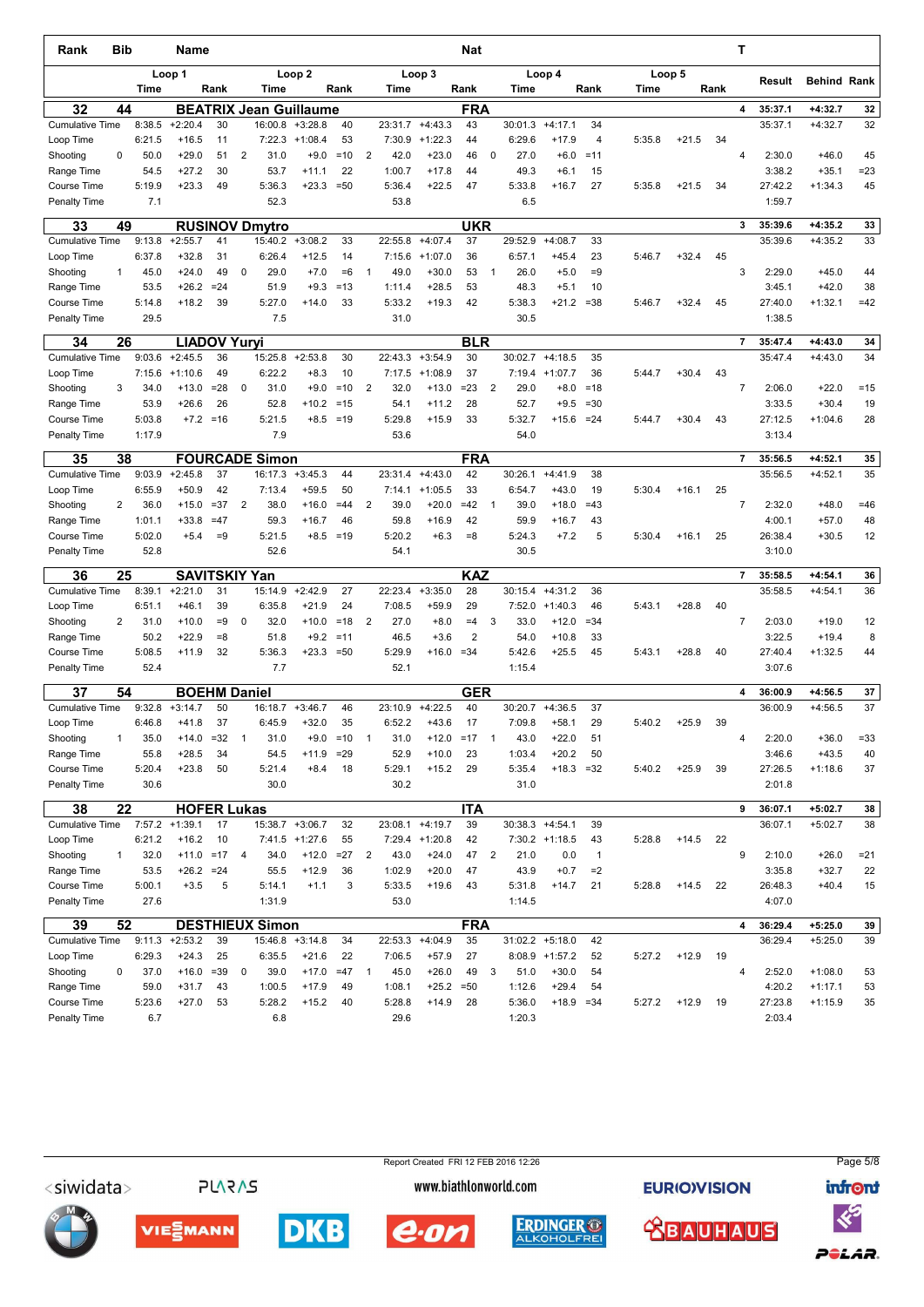| Rank                                | Bib          |                  | Name                   |          |                |                             |                        |             |                |                   |                        | <b>Nat</b>         |                |                   |                      |            |        |              |      | т              |         |                    |        |
|-------------------------------------|--------------|------------------|------------------------|----------|----------------|-----------------------------|------------------------|-------------|----------------|-------------------|------------------------|--------------------|----------------|-------------------|----------------------|------------|--------|--------------|------|----------------|---------|--------------------|--------|
|                                     |              | Time             | Loop 1                 | Rank     |                | Time                        | Loop <sub>2</sub>      | Rank        |                | Time              | Loop 3                 | Rank               |                | Time              | Loop 4               | Rank       | Time   | Loop 5       | Rank |                | Result  | <b>Behind Rank</b> |        |
| 40                                  | 58           |                  |                        |          |                | <b>BORMOLINI Thomas</b>     |                        |             |                |                   |                        | <b>ITA</b>         |                |                   |                      |            |        |              |      | 6              | 36:36.8 | $+5:32.4$          | 40     |
| <b>Cumulative Time</b>              |              | 9:26.7           | $+3:08.6$              | 46       |                | 15:53.3                     | $+3:21.3$              | 38          |                | 23:07.7           | $+4:19.3$              | 38                 |                | 30:56.8           | $+5:12.6$            | 41         |        |              |      |                | 36:36.8 | $+5:32.4$          | 40     |
| Loop Time                           |              | 6:37.7           | $+32.7$                | 30       |                | 6:26.6                      | $+12.7$                | $=15$       |                | 7:14.4            | $+1:05.8$              | 34                 |                | 7:49.1            | $+1:37.4$            | 45         | 5:40.0 | $+25.7$      | 38   |                |         |                    |        |
| Shooting                            | 1            | 31.0             | $+10.0$                | $=9$     | 0              | 33.0                        | $+11.0$                | $= 21$      | $\overline{2}$ | 33.0              | $+14.0$                | $=26$              | 3              | 34.0              | $+13.0$              | $= 36$     |        |              |      | 6              | 2:11.0  | $+27.0$            | 23     |
| Range Time                          |              | 50.2             | $+22.9$                | $= 8$    |                | 53.2                        | $+10.6$                | 20          |                | 54.6              | $+11.7$                | 29                 |                | 56.5              | $+13.3$              | 40         |        |              |      |                | 3:34.5  | $+31.4$            | 21     |
| <b>Course Time</b>                  |              | 5:18.6           | $+22.0$                | 45       |                | 5:27.1                      | $+14.1$                | $= 34$      |                | 5:26.3            | $+12.4$                | $=22$              |                | 5:34.1            | $+17.0$              | 28         | 5:40.0 | $+25.7$      | 38   |                | 27:26.1 | $+1:18.2$          | 36     |
| <b>Penalty Time</b>                 |              | 28.9             |                        |          |                | 6.3                         |                        |             |                | 53.5              |                        |                    |                | 1:18.5            |                      |            |        |              |      |                | 2:47.2  |                    |        |
| 41                                  | 41           |                  | <b>TRSAN Rok</b>       |          |                |                             |                        |             |                |                   |                        | <b>SLO</b>         |                |                   |                      |            |        |              |      | $\overline{7}$ | 36:37.8 | $+5:33.4$          | 41     |
| <b>Cumulative Time</b><br>Loop Time |              | 9:22.9<br>7:11.9 | $+3:04.8$<br>$+1:06.9$ | 44<br>46 |                | 16:51.7<br>7:28.8           | $+4:19.7$<br>$+1:14.9$ | 52<br>54    |                | 24:12.5<br>7:20.8 | $+5:24.1$<br>$+1:12.2$ | 50<br>38           |                | 31:06.3<br>6:53.8 | $+5:22.1$<br>$+42.1$ | 44<br>18   | 5:31.5 | $+17.2 = 26$ |      |                | 36:37.8 | $+5:33.4$          | 41     |
| Shooting                            | 2            | 51.0             | $+30.0$                | $= 52$   | 2              | 41.0                        | $+19.0$                | 53          | 2              | 26.0              | $+7.0$                 | 3                  | $\overline{1}$ | 25.0              | $+4.0$               | $= 5$      |        |              |      | $\overline{7}$ | 2:23.0  | $+39.0$            | 41     |
| Range Time                          |              | 1:12.3           | $+45.0$                | 52       |                | 1:02.5                      | $+19.9$                | 53          |                | 48.4              | $+5.5$                 | 6                  |                | 46.5              | $+3.3$               | 5          |        |              |      |                | 3:49.7  | $+46.6$            | 45     |
| Course Time                         |              | 5:06.5           | $+9.9$                 | 25       |                | 5:33.1                      | $+20.1$                | 49          |                | 5:38.9            | $+25.0$                | 50                 |                | 5:38.3            | $+21.2$              | $= 38$     | 5:31.5 | $+17.2 = 26$ |      |                | 27:28.3 | $+1:20.4$          | 38     |
| <b>Penalty Time</b>                 |              | 53.1             |                        |          |                | 53.2                        |                        |             |                | 53.5              |                        |                    |                | 29.0              |                      |            |        |              |      |                | 3:08.8  |                    |        |
|                                     |              |                  |                        |          |                |                             |                        |             |                |                   |                        |                    |                |                   |                      |            |        |              |      |                |         |                    |        |
| 42                                  | 42           | 9:50.0           |                        |          |                | <b>DE LORENZI Christian</b> | $+4:10.3$              |             |                |                   | $+5:20.4$              | <b>ITA</b>         |                |                   |                      |            |        |              |      | 8              | 36:38.2 | $+5:33.8$          | 42     |
| <b>Cumulative Time</b>              |              |                  | $+3:31.9$              | 52       |                | 16:42.3                     |                        | 51          |                | 24:08.8           |                        | 48                 |                | 31:05.7           | $+5:21.5$            | 43         |        |              |      |                | 36:38.2 | $+5:33.8$          | 42     |
| Loop Time                           | 3            | 7:37.0<br>54.0   | $+1:32.0$<br>$+33.0$   | 53<br>54 | $\mathbf 1$    | 6:52.3<br>31.0              | $+38.4$<br>$+9.0$      | 39<br>$=10$ | 3              | 7:26.5<br>19.0    | $+1:17.9$<br>0.0       | 41<br>$\mathbf{1}$ | $\mathbf{1}$   | 6:56.9<br>24.0    | $+45.2$<br>$+3.0$    | 22<br>$=2$ | 5:32.5 | $+18.2$      | 30   | 8              | 2:08.0  | $+24.0$            | 18     |
| Shooting<br>Range Time              |              | 1:15.0           | $+47.7$                | 54       |                | 51.8                        | $+9.2$                 | $=11$       |                | 42.9              | 0.0                    | $\mathbf{1}$       |                | 48.6              | $+5.4$               | 12         |        |              |      |                | 3:38.3  | $+35.2$            | $=25$  |
| Course Time                         |              | 5:06.0           | $+9.4$                 | 23       |                | 5:32.2                      | $+19.2$                | 46          |                | 5:27.4            | $+13.5$                | $= 25$             |                | 5:39.1            | $+22.0$              | 42         | 5:32.5 | $+18.2$      | 30   |                | 27:17.2 | $+1:09.3$          | 31     |
| <b>Penalty Time</b>                 |              | 1:16.0           |                        |          |                | 28.3                        |                        |             |                | 1:16.2            |                        |                    |                | 29.2              |                      |            |        |              |      |                | 3:29.7  |                    |        |
| 43                                  | 60           |                  | <b>NAGAI Junji</b>     |          |                |                             |                        |             |                |                   |                        | JPN                |                |                   |                      |            |        |              |      | $\mathbf{1}$   | 36:46.5 | $+5:42.1$          | 43     |
| <b>Cumulative Time</b>              |              | 9:23.4           | $+3:05.3$              | 45       |                | 16:38.6                     | $+4:06.6$              | 49          |                | 23:44.5           | $+4:56.1$              | 44                 |                | 30:54.0           | $+5:09.8$            | 40         |        |              |      |                | 36:46.5 | $+5:42.1$          | 43     |
| Loop Time                           |              | 6:31.4           | $+26.4$                | 27       |                | 7:15.2                      | $+1:01.3$              | 51          |                | 7:05.9            | $+57.3$                | 26                 |                | 7:09.5            | $+57.8$              | 28         | 5:52.5 | $+38.2$      | 50   |                |         |                    |        |
| Shooting                            | $\Omega$     | 38.0             | $+17.0$                | $=42$    | $\mathbf{1}$   | 37.0                        | $+15.0$                | $=42$       | $\mathbf 0$    | 39.0              | $+20.0$                | $=42$              | $\mathbf 0$    | 39.0              | $+18.0$              | $=43$      |        |              |      | 1              | 2:33.0  | $+49.0$            | $=48$  |
| Range Time                          |              | 59.1             | $+31.8$                | 44       |                | 1:03.1                      | $+20.5$                | 54          |                | 1:02.5            | $+19.6$                | 46                 |                | 1:00.3            | $+17.1$              | $=44$      |        |              |      |                | 4:05.0  | $+1:01.9$          | 50     |
| Course Time                         |              | 5:25.4           | $+28.8$                | 54       |                | 5:40.4                      | $+27.4$                | 54          |                | 5:56.2            | $+42.3$                | 53                 |                | 6:01.5            | $+44.4$              | 54         | 5:52.5 | $+38.2$      | 50   |                | 28:56.0 | $+2:48.1$          | 52     |
| Penalty Time                        |              | 6.9              |                        |          |                | 31.7                        |                        |             |                | 7.2               |                        |                    |                | 7.7               |                      |            |        |              |      |                | 53.5    |                    |        |
| 44                                  | 34           |                  |                        |          |                | <b>WINDISCH Dominik</b>     |                        |             |                |                   |                        | <b>ITA</b>         |                |                   |                      |            |        |              |      | 10             | 36:57.6 | $+5:53.2$          | 44     |
| <b>Cumulative Time</b>              |              | 9:32.3           | $+3:14.2$              | 49       |                | 16:41.9                     | $+4:09.9$              | 50          |                | 24:20.2           | $+5:31.8$              | 51                 |                | 31:31.4           | $+5:47.2$            | 47         |        |              |      |                | 36:57.6 | $+5:53.2$          | 44     |
| Loop Time                           |              | 7:30.3           | $+1:25.3$              | 52       |                | 7:09.6                      | $+55.7$                | 48          |                | 7:38.3            | $+1:29.7$              | 47                 |                | 7:11.2            | $+59.5$              | 30         | 5:26.2 | $+11.9$      | 18   |                |         |                    |        |
| Shooting                            | 3            | 51.0             | $+30.0$                | $=52$    | 2              | 39.0                        | $+17.0$                | $=47$       | 3              | 40.0              | $+21.0$                | 44                 | $\overline{2}$ | 30.0              | $+9.0$               | $= 25$     |        |              |      | 10             | 2:40.0  | $+56.0$            | 51     |
| Range Time                          |              | 1:12.5           | $+45.2$                | 53       |                | 1:00.6                      | $+18.0$                | 50          |                | 1:00.0            | $+17.1$                | 43                 |                | 53.9              | $+10.7$              | 32         |        |              |      |                | 4:07.0  | $+1:03.9$          | 51     |
| <b>Course Time</b>                  |              | 5:04.4           | $+7.8$                 | 19       |                | 5:20.3                      | $+7.3$                 | 11          |                | 5:26.1            | $+12.2$                | 21                 |                | 5:27.0            | $+9.9$               | 12         | 5:26.2 | $+11.9$      | 18   |                | 26:44.0 | $+36.1$            | 13     |
| <b>Penalty Time</b>                 |              | 1:13.4           |                        |          |                | 48.7                        |                        |             |                | 1:12.2            |                        |                    |                | 50.3              |                      |            |        |              |      |                | 4:04.6  |                    |        |
| 45                                  | 30           |                  |                        |          |                | <b>WAEGER Lorenz</b>        |                        |             |                |                   |                        | <b>AUT</b>         |                |                   |                      |            |        |              |      | $\overline{7}$ | 36:59.4 | $+5:55.0$          | 45     |
| <b>Cumulative Time</b>              |              | 9:05.4           | $+2:47.3$              | 38       |                | 15:47.8                     | $+3:15.8$              | 36          |                | 22:47.1           | $+3:58.7$              | 34                 |                | 31:08.8           | $+5:24.6$            | 45         |        |              |      |                | 36:59.4 | $+5:55.0$          | 45     |
| Loop Time                           |              |                  | $7:09.4$ +1:04.4       | 45       |                | 6:42.4                      | $+28.5$                | 31          |                | 6:59.3            | $+50.7$                | 23                 |                |                   | $8:21.7$ +2:10.0     | 54         | 5:50.6 | $+36.3$      | 48   |                |         |                    |        |
| Shooting                            | 2            | 40.0             | $+19.0$                | $=47$    | 0              | 36.0                        | $+14.0$                | $= 38$      | $\mathbf{1}$   | 34.0              | $+15.0$                | $= 28$             | 4              | 29.0              | $+8.0$               | $=18$      |        |              |      | $\overline{7}$ | 2:19.0  | $+35.0$            | $= 31$ |
| Range Time                          |              | 1:01.2           | $+33.9$                | 49       |                | 55.9                        | $+13.3$                | $= 37$      |                | 56.9              | $+14.0$                | $= 36$             |                | 50.6              | $+7.4$               | $= 23$     |        |              |      |                | 3:44.6  | $+41.5$            | 37     |
| Course Time                         |              | 5:15.8           | $+19.2$                | 41       |                | 5:39.6                      | $+26.6$                | 53          |                | 5:32.7            | $+18.8$                | 41                 |                | 5:46.2            | $+29.1$              | 48         | 5:50.6 | $+36.3$      | 48   |                | 28:04.9 | $+1:57.0$          | 48     |
| Penalty Time                        |              | 52.4             |                        |          |                | 6.9                         |                        |             |                | 29.7              |                        |                    |                | 1:44.9            |                      |            |        |              |      |                | 3:13.9  |                    |        |
| 46                                  | 59           |                  | <b>TOIVANEN Ahti</b>   |          |                |                             |                        |             |                |                   |                        | <b>FIN</b>         |                |                   |                      |            |        |              |      | 6              | 37:13.4 | $+6:09.0$          | 46     |
| <b>Cumulative Time</b>              |              | 9:29.4           | $+3:11.3$              | 47       |                | 16:04.0                     | $+3:32.0$              | 41          |                |                   | 23:15.7 +4:27.3        | 41                 |                |                   | $31:15.5 + 5:31.3$   | 46         |        |              |      |                | 37:13.4 | $+6:09.0$          | 46     |
| Loop Time                           |              | 6:39.4           | $+34.4$                | 32       |                | 6:34.6                      | $+20.7$                | 21          |                |                   | $7:11.7$ +1:03.1       | 32                 |                | 7:59.8            | $+1:48.1$            | 49         | 5:57.9 | $+43.6$      | 51   |                |         |                    |        |
| Shooting                            | $\mathbf{1}$ | 30.0             | $+9.0$                 | $=6$     | 0              | 42.0                        | $+20.0$                | 54          | $\overline{2}$ | 36.0              | $+17.0$                | $= 36$             | 3              | 45.0              | $+24.0$              | 52         |        |              |      | 6              | 2:33.0  | $+49.0$            | $=48$  |
| Range Time                          |              | 49.4             | $+22.1$                | 6        |                | 1:02.2                      | $+19.6$                | 52          |                | 56.0              | $+13.1$                | $= 33$             |                | 1:05.1            | $+21.9$              | 52         |        |              |      |                | 3:52.7  | $+49.6$            | 46     |
| Course Time                         |              | 5:19.2           | $+22.6$                | 47       |                | 5:26.0                      | $+13.0$                | 30          |                | 5:20.9            | $+7.0$                 | 13                 |                | 5:36.0            | $+18.9 = 34$         |            | 5:57.9 | $+43.6$      | 51   |                | 27:40.0 | $+1:32.1$          | $=42$  |
| Penalty Time                        |              | 30.8             |                        |          |                | 6.4                         |                        |             |                | 54.8              |                        |                    |                | 1:18.7            |                      |            |        |              |      |                | 2:50.7  |                    |        |
| 47                                  | 48           |                  | <b>PERRAS Scott</b>    |          |                |                             |                        |             |                |                   |                        | CAN                |                |                   |                      |            |        |              |      | $\overline{7}$ | 37:21.8 | $+6:17.4$          | 47     |
| <b>Cumulative Time</b>              |              |                  | $8:58.7$ +2:40.6       | 33       |                |                             | 16:18.2 +3:46.2        | 45          |                |                   | 24:09.3 +5:20.9        | 49                 |                |                   | 31:32.0 +5:47.8      | 48         |        |              |      |                | 37:21.8 | $+6:17.4$          | 47     |
| Loop Time                           |              | 6:22.7           | $+17.7$                | 14       |                |                             | $7:19.5$ +1:05.6       | 52          |                |                   | $7:51.1$ +1:42.5       | 48                 |                |                   | $7:22.7$ +1:11.0     | 39         | 5:49.8 | $+35.5$      | 47   |                |         |                    |        |
| Shooting                            | 0            | 38.0             | $+17.0$                | $=42$    | $\overline{2}$ | 37.0                        | $+15.0$                | $=42$       | 3              | 35.0              | $+16.0$                | $= 30$             | $\overline{2}$ | 26.0              | $+5.0$               | $=9$       |        |              |      | $\overline{7}$ | 2:16.0  | $+32.0$            | $=25$  |
| Range Time                          |              | 1:00.3           | $+33.0$                | 46       |                | 1:00.2                      | $+17.6$                | 47          |                | 57.4              | $+14.5$                | 39                 |                | 48.8              | $+5.6$               | 13         |        |              |      |                | 3:46.7  | $+43.6$            | 41     |
| Course Time                         |              | 5:16.1           | $+19.5$                | 42       |                | 5:28.8                      | $+15.8$                | 41          |                | 5:38.5            | $+24.6$                | 49                 |                | 5:42.3            | $+25.2$              | 44         | 5:49.8 | $+35.5$      | 47   |                | 27:55.5 | $+1:47.6$          | 47     |
| Penalty Time                        |              | 6.3              |                        |          |                | 50.5                        |                        |             |                | 1:15.2            |                        |                    |                | 51.6              |                      |            |        |              |      |                | 3:03.6  |                    |        |

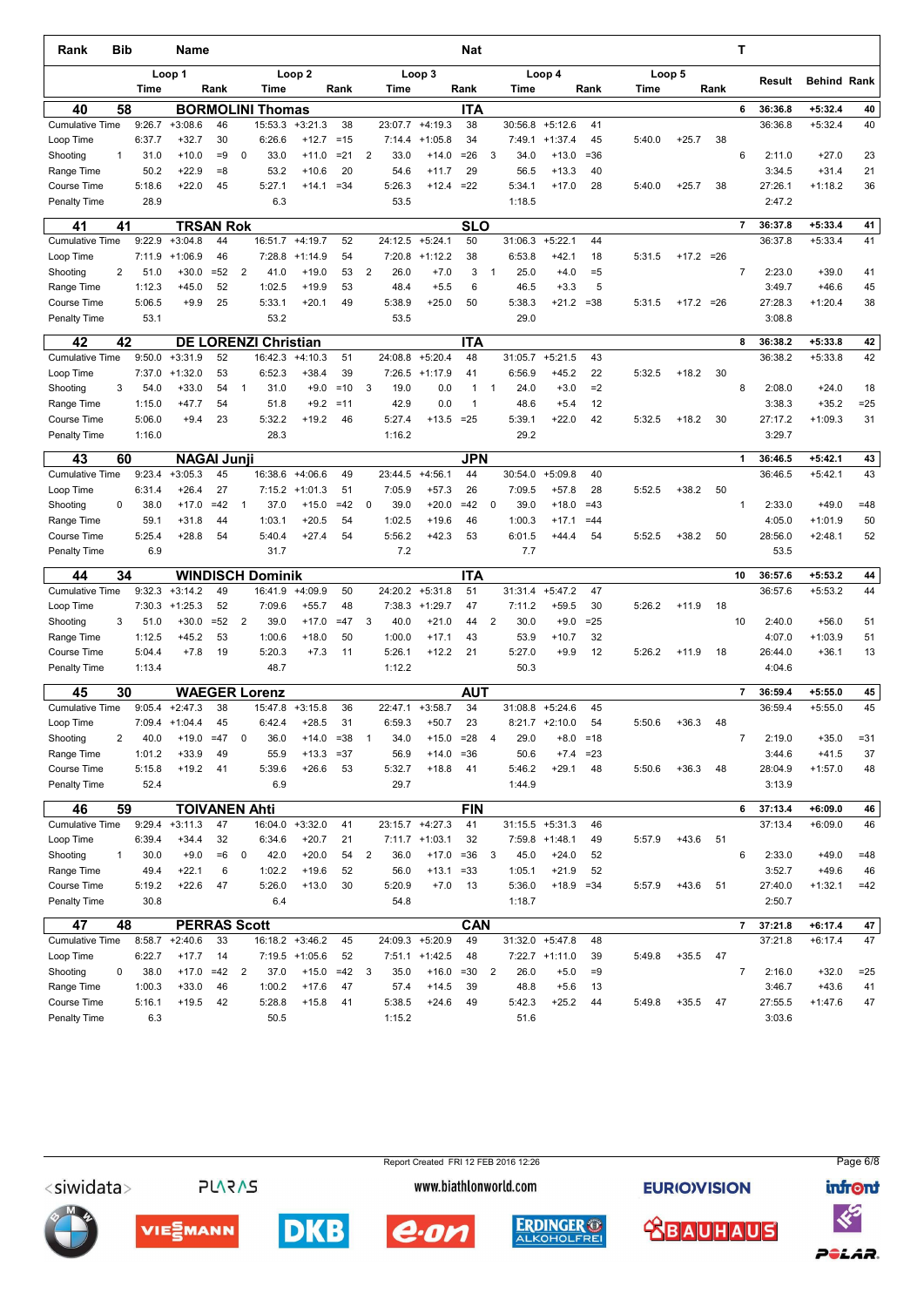| Rank                   | Bib            |             | <b>Name</b>          |              |              |                            |                   |        |                |         |                  | Nat        |                |             |                  |       |        |         |       | т              |         |                    |                |
|------------------------|----------------|-------------|----------------------|--------------|--------------|----------------------------|-------------------|--------|----------------|---------|------------------|------------|----------------|-------------|------------------|-------|--------|---------|-------|----------------|---------|--------------------|----------------|
|                        |                |             | Loop 1               |              |              |                            | Loop <sub>2</sub> |        |                |         | Loop 3           |            |                |             | Loop 4           |       |        | Loop 5  |       |                | Result  | <b>Behind Rank</b> |                |
|                        |                | <b>Time</b> |                      | Rank         |              | <b>Time</b>                |                   | Rank   |                | Time    |                  | Rank       |                | <b>Time</b> |                  | Rank  | Time   |         | Rank  |                |         |                    |                |
| 48                     | 47             |             | <b>SIMA Michal</b>   |              |              |                            |                   |        |                |         |                  | <b>SVK</b> |                |             |                  |       |        |         |       | 6              | 37:28.1 | $+6:23.7$          | 48             |
| <b>Cumulative Time</b> |                | 9:14.6      | $+2:56.5$            | 42           |              | 16:14.9                    | $+3:42.9$         | 43     |                | 24:08.3 | $+5:19.9$        | 47         |                | 31:36.2     | $+5:52.0$        | 49    |        |         |       |                | 37:28.1 | $+6:23.7$          | 48             |
| Loop Time              |                | 6:45.6      | $+40.6$              | 36           |              | 7:00.3                     | $+46.4$           | 43     |                | 7:53.4  | $+1:44.8$        | 49         |                | 7:27.9      | $+1:16.2$        | 42    | 5:51.9 | $+37.6$ | 49    |                |         |                    |                |
| Shooting               | 1              | 31.0        | $+10.0$              | $=9$         | $\mathbf{1}$ | 38.0                       | $+16.0$           | $=44$  | 3              | 29.0    | $+10.0$          | $=11$      | $\mathbf{1}$   | 40.0        | $+19.0$          | $=46$ |        |         |       | 6              | 2:18.0  | $+34.0$            | $= 29$         |
| Range Time             |                | 53.3        | $+26.0$              | 22           |              | 57.8                       | $+15.2$           | 44     |                | 53.0    | $+10.1$          | 24         |                | 1:04.4      | $+21.2$          | 51    |        |         |       |                | 3:48.5  | $+45.4$            | 43             |
| <b>Course Time</b>     |                | 5:22.4      | $+25.8$              | 52           |              | 5:32.7                     | $+19.7$           | $=47$  |                | 5:40.6  | $+26.7$          | 51         |                | 5:52.1      | $+35.0$          | 51    | 5:51.9 | $+37.6$ | 49    |                | 28:19.7 | $+2:11.8$          | 49             |
| <b>Penalty Time</b>    |                | 29.9        |                      |              |              | 29.8                       |                   |        |                | 1:19.8  |                  |            |                | 31.4        |                  |       |        |         |       |                | 2:50.9  |                    |                |
| 49                     | 50             |             |                      |              |              | <b>PODKORYTOV Vassiliy</b> |                   |        |                |         |                  | KAZ        |                |             |                  |       |        |         |       | 6              | 37:30.5 | $+6:26.1$          | 49             |
| <b>Cumulative Time</b> |                | 10:15.5     | $+3:57.4$            | 54           |              | 16:53.8                    | $+4:21.8$         | 53     |                | 23:55.3 | $+5:06.9$        | 46         |                | 31:54.8     | $+6:10.6$        | 51    |        |         |       |                | 37:30.5 | $+6:26.1$          | 49             |
| Loop Time              |                | 7:37.5      | $+1:32.5$            | 54           |              | 6:38.3                     | $+24.4$           | 25     |                | 7:01.5  | $+52.9$          | $=24$      |                | 7:59.5      | $+1:47.8$        | 48    | 5:35.7 | $+21.4$ | $=32$ |                |         |                    |                |
| Shooting               | $\overline{2}$ | 33.0        | $+12.0$              | $=22$        | 0            | 33.0                       | $+11.0$           | $= 21$ | $\mathbf{1}$   | 32.0    | $+13.0$          | $= 23$     | 3              | 28.0        | $+7.0$           | $=14$ |        |         |       | 6              | 2:06.0  | $+22.0$            | $=15$          |
| Range Time             |                | 27.3        | 0.0                  | $\mathbf{1}$ |              | 54.5                       | $+11.9$           | $=29$  |                | 53.2    | $+10.3$          | 26         |                | 50.3        | $+7.1$           | $=19$ |        |         |       |                | 3:05.3  | $+2.2$             | $\overline{2}$ |
| Course Time            |                | 5:44.7      | $+48.1$              | 55           |              | 5:37.2                     | $+24.2$           | 52     |                | 5:38.3  | $+24.4$          | 48         |                | 5:46.4      | $+29.3$          | 49    | 5:35.7 | $+21.4$ | $=32$ |                | 28:22.3 | $+2:14.4$          | 50             |
| Penalty Time           |                | 1:25.5      |                      |              |              | 6.6                        |                   |        |                | 30.0    |                  |            |                | 1:22.8      |                  |       |        |         |       |                | 3:24.9  |                    |                |
| 50                     | 57             |             | <b>DOVZAN Miha</b>   |              |              |                            |                   |        |                |         |                  | <b>SLO</b> |                |             |                  |       |        |         |       | 3              | 37:33.8 | $+6:29.4$          | 50             |
| <b>Cumulative Time</b> |                | 10:01.9     | $+3:43.8$            | 53           |              | 17:04.0                    | $+4:32.0$         | 54     |                | 24:34.6 | $+5:46.2$        | 54         |                | 31:46.1     | $+6:01.9$        | 50    |        |         |       |                | 37:33.8 | $+6:29.4$          | 50             |
| Loop Time              |                | 7:12.9      | $+1:07.9$            | 47           |              | 7:02.1                     | $+48.2$           | 45     |                | 7:30.6  | $+1:22.0$        | 43         |                | 7:11.5      | $+59.8$          | 31    | 5:47.7 | $+33.4$ | 46    |                |         |                    |                |
| Shooting               | $\overline{2}$ | 34.0        | $+13.0$              | $= 28$       | $\mathbf 0$  | 34.0                       | $+12.0$           | $=27$  | $\overline{1}$ | 37.0    | $+18.0$          | $= 39$     | $\mathbf 0$    | 47.0        | $+26.0$          | 53    |        |         |       | 3              | 2:32.0  | $+48.0$            | $=46$          |
| Range Time             |                | 55.9        | $+28.6$              | 35           |              | 55.0                       | $+12.4$           | 33     |                | 57.7    | $+14.8$          | 40         |                | 1:06.5      | $+23.3$          | 53    |        |         |       |                | 3:55.1  | $+52.0$            | 47             |
| <b>Course Time</b>     |                | 5:19.8      | $+23.2$              | 48           |              | 6:00.5                     | $+47.5$           | 55     |                | 6:02.2  | $+48.3$          | 54         |                | 5:58.4      | $+41.3$          | 53    | 5:47.7 | $+33.4$ | 46    |                | 29:08.6 | $+3:00.7$          | 53             |
| Penalty Time           |                | 57.2        |                      |              |              | 6.6                        |                   |        |                | 30.7    |                  |            |                | 6.6         |                  |       |        |         |       |                | 1:41.1  |                    |                |
| 51                     | 55             |             |                      |              |              | <b>YALIOTNAU Raman</b>     |                   |        |                |         |                  | <b>BLR</b> |                |             |                  |       |        |         |       | 9              | 37:34.6 | $+6:30.2$          | 51             |
| <b>Cumulative Time</b> |                | 9:33.5      | $+3:15.4$            | 51           |              | 16:00.1                    | $+3:28.1$         | 39     |                | 23:54.6 | $+5:06.2$        | 45         |                | 32:09.8     | $+6:25.6$        | 52    |        |         |       |                | 37:34.6 | $+6:30.2$          | 51             |
| Loop Time              |                | 6:45.5      | $+40.5$              | 35           |              | 6:26.6                     | $+12.7$           | $=15$  |                | 7:54.5  | $+1:45.9$        | 50         |                |             | $8:15.2$ +2:03.5 | 53    | 5:24.8 | $+10.5$ | 14    |                |         |                    |                |
| Shooting               | 1              | 35.0        | $+14.0$              | $=32$        | 0            | 39.0                       | $+17.0$           | $=47$  | 4              | 30.0    | $+11.0$          | $=13$      | 4              | 37.0        | $+16.0$          | 41    |        |         |       | 9              | 2:21.0  | $+37.0$            | 37             |
| Range Time             |                | 55.5        | $+28.2$              | 33           |              | 59.0                       | $+16.4$           | 45     |                | 50.2    | $+7.3$           | $=9$       |                | 57.5        | $+14.3$          | 41    |        |         |       |                | 3:42.2  | $+39.1$            | 33             |
| <b>Course Time</b>     |                | 5:19.1      | $+22.5$              | 46           |              | 5:21.3                     | $+8.3$            | 17     |                | 5:23.7  | $+9.8$           | 18         |                | 5:31.7      | $+14.6$          | 20    | 5:24.8 | $+10.5$ | 14    |                | 27:00.6 | $+52.7$            | $= 24$         |
| Penalty Time           |                | 30.9        |                      |              |              | 6.3                        |                   |        |                | 1:40.6  |                  |            |                | 1:46.0      |                  |       |        |         |       |                | 4:03.8  |                    |                |
| 52                     | 56             |             |                      |              |              | <b>GRONMAN Tuomas</b>      |                   |        |                |         |                  | FIN        |                |             |                  |       |        |         |       | $\overline{7}$ | 38:17.5 | $+7:13.1$          | 52             |
| <b>Cumulative Time</b> |                | 9:12.8      | $+2:54.7$            | 40           |              | 16:13.9                    | $+3:41.9$         | 42     |                | 24:30.2 | $+5:41.8$        | 53         |                | 32:14.0     | $+6:29.8$        | 53    |        |         |       |                | 38:17.5 | $+7:13.1$          | 52             |
| Loop Time              |                | 6:23.8      | $+18.8$              | 17           |              | 7:01.1                     | $+47.2$           | 44     |                |         | $8:16.3 +2:07.7$ | 53         |                | 7:43.8      | $+1:32.1$        | 44    | 6:03.5 | $+49.2$ | 52    |                |         |                    |                |
| Shooting               | $\mathbf 0$    | 34.0        | $+13.0$              | $= 28$       | $\mathbf{1}$ | 38.0                       | $+16.0$           | $=44$  | $\overline{4}$ | 28.0    | $+9.0$           | $= 8$      | $\overline{2}$ | 30.0        | $+9.0$           | $=25$ |        |         |       | $\overline{7}$ | 2:10.0  | $+26.0$            | $= 21$         |
| Range Time             |                | 56.5        | $+29.2$              | 37           |              | 57.6                       | $+15.0$           | 43     |                | 50.5    | $+7.6$           | 12         |                | 54.1        | $+10.9$          | 34    |        |         |       |                | 3:38.7  | $+35.6$            | 27             |
| <b>Course Time</b>     |                | 5:20.8      | $+24.2$              | 51           |              | 5:32.7                     | $+19.7$           | $=47$  |                | 5:42.1  | $+28.2$          | 52         |                | 5:52.6      | $+35.5$          | 52    | 6:03.5 | $+49.2$ | 52    |                | 28:31.7 | $+2:23.8$          | 51             |
| <b>Penalty Time</b>    |                | 6.5         |                      |              |              | 30.8                       |                   |        |                | 1:43.7  |                  |            |                | 57.1        |                  |       |        |         |       |                | 3:18.1  |                    |                |
| 53                     | 40             |             | <b>JAEGER Martin</b> |              |              |                            |                   |        |                |         |                  | SUI        |                |             |                  |       |        |         |       | 10             | 38:39.7 | $+7:35.3$          | 53             |
| <b>Cumulative Time</b> |                | 9:31.8      | $+3:13.7$            | 48           |              | 16:29.4                    | $+3:57.4$         | 48     |                | 24:25.1 | $+5:36.7$        | 52         |                | 32:26.5     | $+6:42.3$        | 54    |        |         |       |                | 38:39.7 | $+7:35.3$          | 53             |
| Loop Time              |                | 7:21.8      | $+1:16.8$            | 51           |              | 6:57.6                     | $+43.7$           | 42     |                | 7:55.7  | $+1:47.1$        | 51         |                | 8:01.4      | $+1:49.7$        | 50    | 6:13.2 | $+58.9$ | 53    |                |         |                    |                |
| Shooting               | 3              | 39.0        | $+18.0$              | $=45$        | $\mathbf{1}$ | 48.0                       | $+26.0$           | 55     | 3              | 47.0    | $+28.0$          | 51         | 3              | 39.0        | $+18.0$          | $=43$ |        |         |       | 10             | 2:53.0  | $+1:09.0$          | 54             |
| Range Time             |                | 1:06.3      | $+39.0$              | 50           |              | 1:08.4                     | $+25.8$           | 55     |                | 1:09.2  | $+26.3$          | 52         |                | 1:00.4      | $+17.2$          | 46    |        |         |       |                | 4:24.3  | $+1:21.2$          | 54             |
| <b>Course Time</b>     |                | 5:00.6      | $+4.0$               | 6            |              | 5:20.4                     | $+7.4$            | 12     |                | 5:30.2  | $+16.3$          | $= 37$     |                | 5:38.5      | $+21.4$          | 40    | 6:13.2 | $+58.9$ | 53    |                | 27:42.9 | $+1:35.0$          | 46             |
| Penalty Time           |                | 1:14.9      |                      |              |              | 28.8                       |                   |        |                | 1:16.3  |                  |            |                | 1:22.5      |                  |       |        |         |       |                | 4:22.5  |                    |                |
| <b>Jury Decisions</b>  |                |             |                      |              |              |                            |                   |        |                |         |                  |            |                |             |                  |       |        |         |       |                |         |                    |                |

## Time Adjustments

| . .<br><b>MAILLE</b><br><b>FILLON</b><br>$\sim$<br>. .<br>12:00.0<br>Quentin<br>IV<br>vu |  |                    |
|------------------------------------------------------------------------------------------|--|--------------------|
|                                                                                          |  | <b>IBU DR 5.5.</b> |
| <br>.<br>.<br><b>PODKORYTOV</b><br>AС<br>$+30.0$<br>Vassiliv<br>rov<br>υυ                |  | <b>UDR 5.3</b>     |